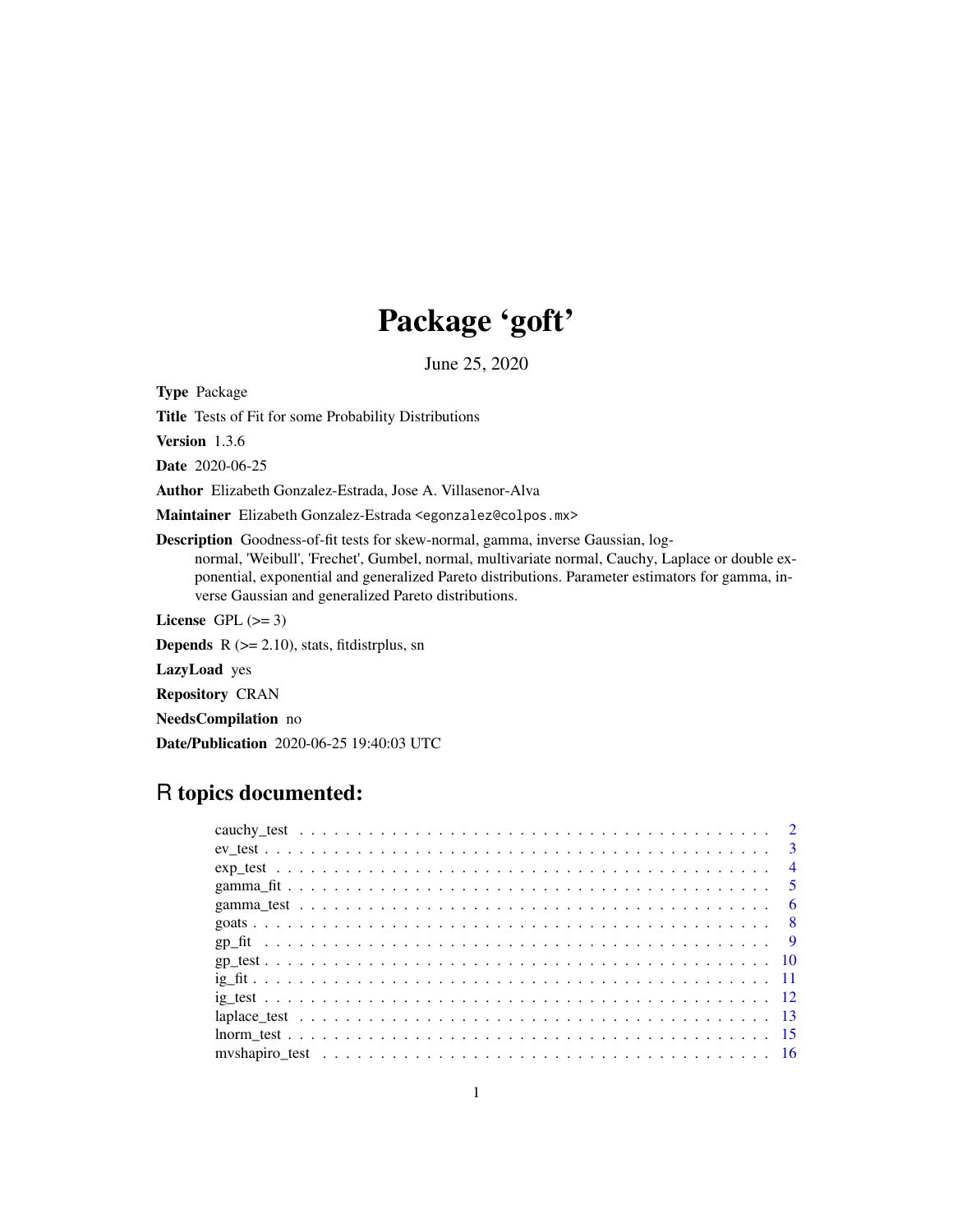<span id="page-1-0"></span>

| Index |  |
|-------|--|
|       |  |
|       |  |
|       |  |
|       |  |
|       |  |
|       |  |

cauchy\_test *Tests for the Cauchy distribution*

# Description

Two tests for the Cauchy distribution hypothesis.

# Usage

cauchy\_test(x,  $N = 10^3$ , method = "transf")

# Arguments

| X      | a numeric data vector containing a random sample of real numbers.                                                                                            |
|--------|--------------------------------------------------------------------------------------------------------------------------------------------------------------|
| N      | number of Monte Carlo samples used to approximate the p-value of the tests.<br>Default is $N = 10^{3}$ .                                                     |
| method | character string giving the name of the method to be used for testing the Cauchy<br>distribution hypothesis. Two available options are "transf" and "ratio". |

# Details

Option "ratio" performs a test for the Cauchy distribution based on the ratio of the maximum likelihood estimator for the scale parameter and the mean absolute deviation (Gonzalez-Estrada and Villasenor, 2018).

Option "transf" performs a test based on a data transformation to approximately exponentially distributed data (Villasenor and Gonzalez-Estrada, 2020).

# Value

A list with class "htest" containing the following components.

| statistic | the calculated value of the test statistic.                                                            |
|-----------|--------------------------------------------------------------------------------------------------------|
| p.value   | the approximated p-value of the test.                                                                  |
| method    | the character string "Test for the Cauchy distribution based on the ratio of two<br>scale estimators". |
| data.name | a character string giving the name of the data set.                                                    |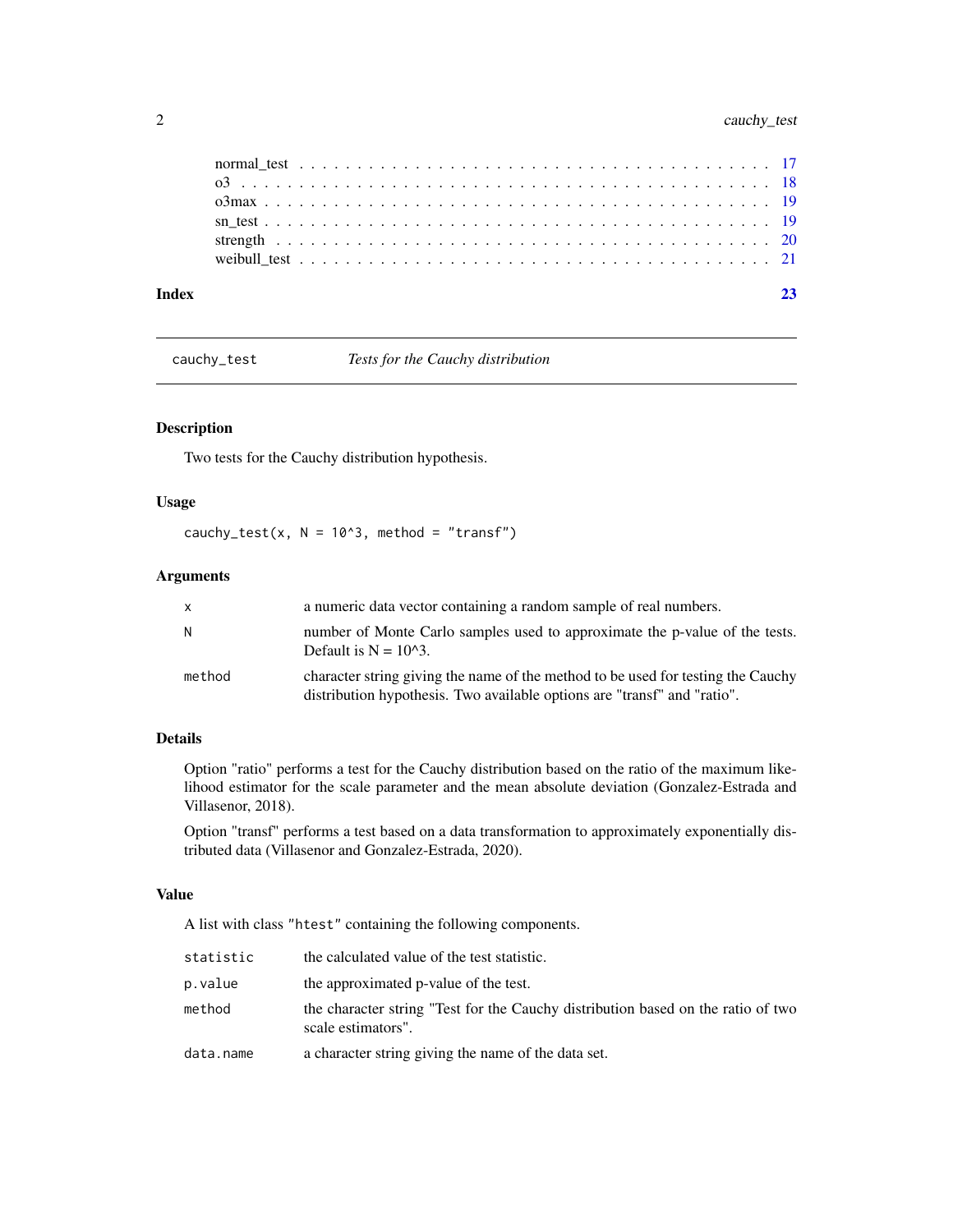#### <span id="page-2-0"></span> $e$ *v*\_test  $\frac{3}{2}$

# Author(s)

Elizabeth Gonzalez-Estrada <egonzalez@colpos.mx>

# References

Gonzalez-Estrada, E. and Villasenor, J.A. (2018). An R package for testing goodness of fit: goft. *Journal of Statistical Computation and Simulation*, 88 4, 726-751. [https://doi.org/10.1080/](https://doi.org/10.1080/00949655.2017.1404604) [00949655.2017.1404604](https://doi.org/10.1080/00949655.2017.1404604)

Villasenor, J.A. and Gonzalez-Estrada, E. (2020). Goodness of fit tests for Cauchy distributions using data transformations. In I. Ghosh, N. Balakrishnan and H.K.T. Ng. *Contributions of Barry C. Arnold to Statistical Science - Theory and Applications*. Springer.

# Examples

```
x \le rnorm(20) # simulating a data set from a normal distribution
cauchy_test(x) # testing the Cauchy distribution hypothesis
```
<span id="page-2-1"></span>ev\_test *Tests for the extreme value distributions*

# **Description**

Correlation and ratio tests for Fisher-Tippet extreme value distributions.

#### Usage

```
ev\_test(x, dist = "gumbel", method = "cor", N = 1000)
```
# Arguments

| $\times$ | a numeric data vector containing a random sample.                                                                                                                                                 |
|----------|---------------------------------------------------------------------------------------------------------------------------------------------------------------------------------------------------|
| dist     | the extreme value distribution to be tested. Options are "gumbel", "frechet" and<br>"weibull" for testing the Gumbel, Frechet and Weibull distribution hypotheses.<br>Default option is "gumbel". |
| method   | the test to be used. Available options are "ratio" and "cor". Default is "cor".                                                                                                                   |
| N        | number of Monte Carlo samples used to approximate the p-value of the test<br>when "ratio" option is chosen. Default is $N = 1000$ .                                                               |

#### Details

Option "ratio" performs a test based on the ratio of two estimators for the variance of the Gumbel (type I extreme value) distribution (Gonzalez-Estrada and Villasenor, 2018).

Option "cor" performs a test based on the max-stability property of extreme value distributions (Gonzalez-Estrada and Villasenor, 2010). The sample size must lie between 20 and 250.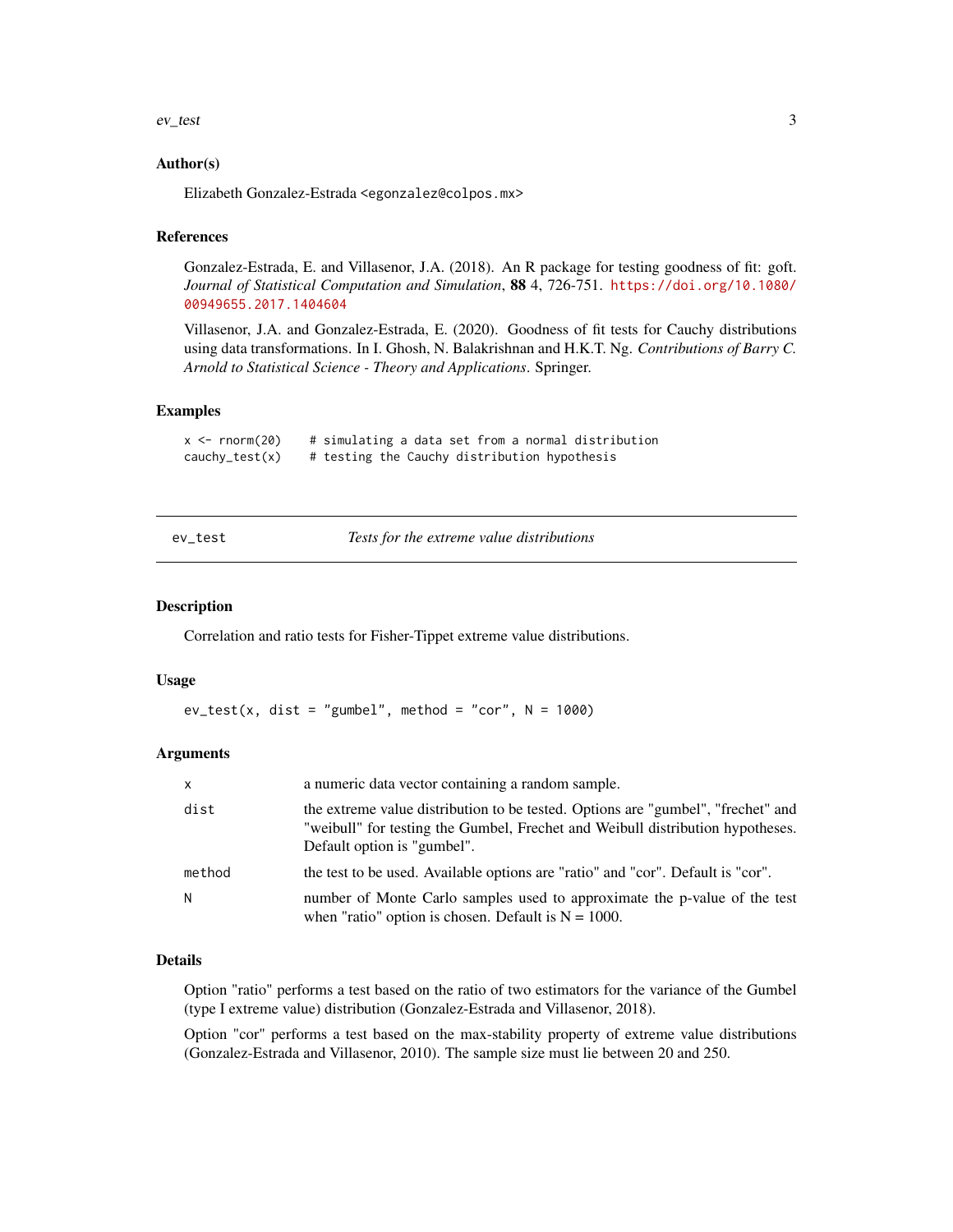# <span id="page-3-0"></span>Value

A list with class "htest" containing the following components.

| statistic | the calculated value of the test statistic.                         |
|-----------|---------------------------------------------------------------------|
| p.value   | the approximated p-value of the test.                               |
| method    | a character string for the method used to test the null hypothesis. |
| data.name | a character string giving the name of the data set.                 |

# Author(s)

Elizabeth Gonzalez-Estrada, Jose A. Villasenor

# References

Gonzalez-Estrada, E. and Villasenor, J.A. (2018). An R package for testing goodness of fit: goft. *Journal of Statistical Computation and Simulation*, 88 4, 726-751. [https://doi.org/10.1080/](https://doi.org/10.1080/00949655.2017.1404604) [00949655.2017.1404604](https://doi.org/10.1080/00949655.2017.1404604)

Gonzalez-Estrada, E. and Villasenor-Alva, J.A. (2010). A Goodness-of-Fit Test for Location-Scale Max-Stable Distributions. *Communications in Statistics: Simulation and Computation*, 39 3, 557- 562. <https://doi.org/10.1080/03610910903528293>

#### Examples

# Example 1: testing the Gumbel distribution hypothesis using the correlation test  $x \leftarrow -\log(\text{resp}(20))$  # simulating a data set from the standard Gumbel distribution ev\_test(x)

exp\_test *Tests for exponentiality*

# Description

Test based on a data trasformation and Cox-Oakes test for exponentiality.

#### Usage

```
exp\_test(x, method = "transfer", N = 10^3)
```
#### Arguments

| $\mathsf{x}$ | a numeric data vector containing a random sample of positive real numbers.                                                                                 |
|--------------|------------------------------------------------------------------------------------------------------------------------------------------------------------|
| method       | test to be used. Tow available options are "transf" and "ratio". Default option is<br>"transf".                                                            |
| N            | number of Monte Carlo samples used to approximate p-values when "transf"<br>option is chosen and the sample size is less than 200. Default is $N = 1023$ . |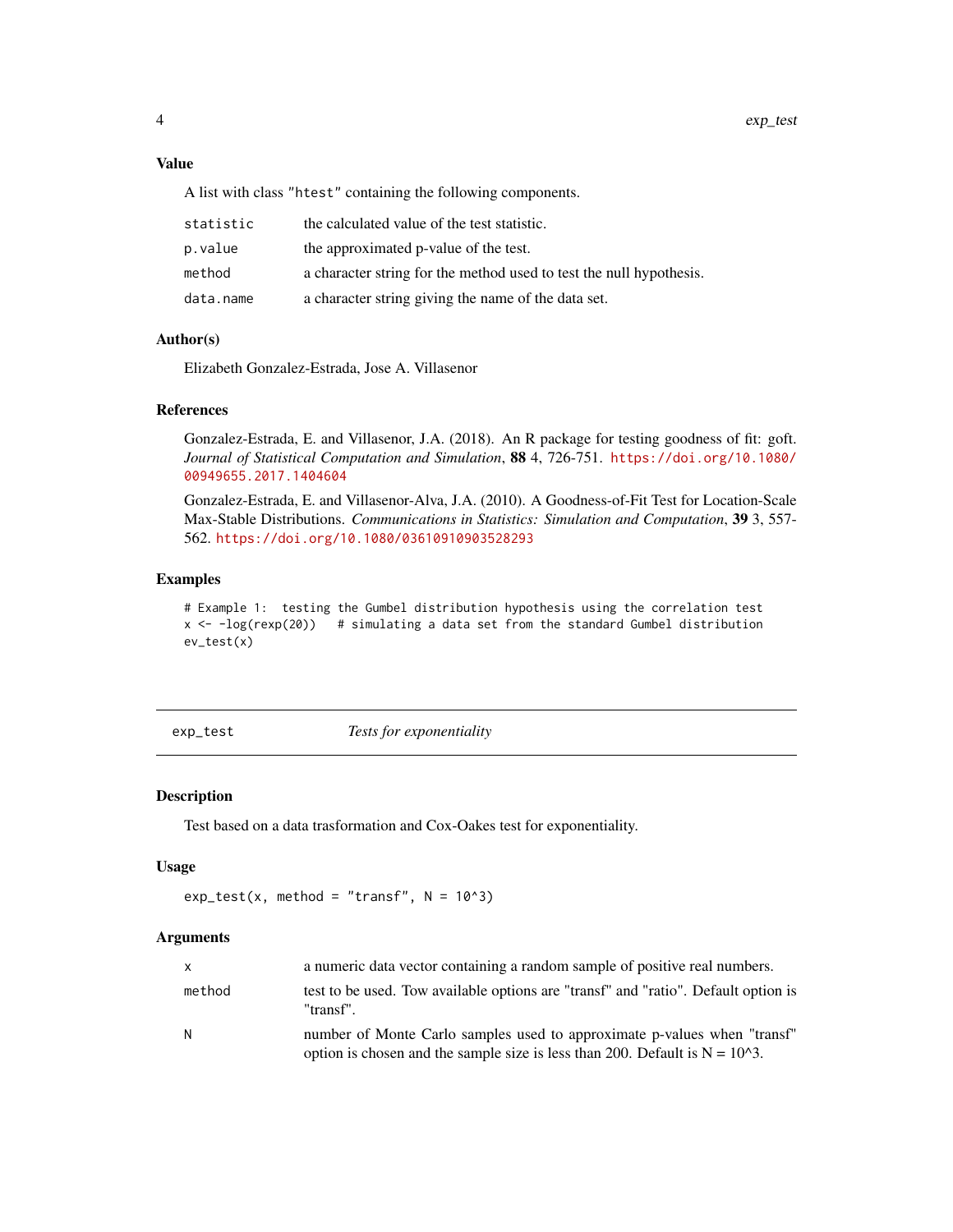#### <span id="page-4-0"></span>gamma\_fit  $\sim$  5

# Details

Option "transf" performs a test based on a transformation to approximately uniformly distributed variables. If the sample size is larger than 200, the asymptotic null distribution of the test statistic is used to approximate the p-value; otherwise, it is approximated by Monte Carlo simulation (Villasenor and Gonzalez-Estrada, 2020).

Option "ratio" performs Cox and Oakes (1984) test.

# Value

A list with class "htest" containing the following components.

| statistic | the calculated value of the test statistic.                                       |
|-----------|-----------------------------------------------------------------------------------|
| p.value   | approximated p-value of the test.                                                 |
| method    | a character string giving the name of the method used for testing exponentiality. |
| data.name | a character string giving the name of the data set.                               |

# Author(s)

Elizabeth Gonzalez-Estrada, Jose A. Villasenor

#### References

Villasenor, J.A. and Gonzalez-Estrada, E. 2020. On testing exponentiality based on a new estimator for the scale parameter. *Brazilian Journal of Probability and Statistics* (accepted for publication).

Cox, D.R., Oakes, D. 1984. Analysis of Survival Data. Chapman and Hall/CRC.

# Examples

```
# Testing exponentiality on a simulated random sample from the exponential distribution
x < - rexp(20)
exp_test(x)
```
<span id="page-4-1"></span>gamma\_fit *Fitting the Gamma distribution to data*

#### Description

Fits a Gamma distribution to a random sample of positive real numbers using Villasenor and Gonzalez-Estrada (2015) parameter estimators.

#### Usage

gamma\_fit(x)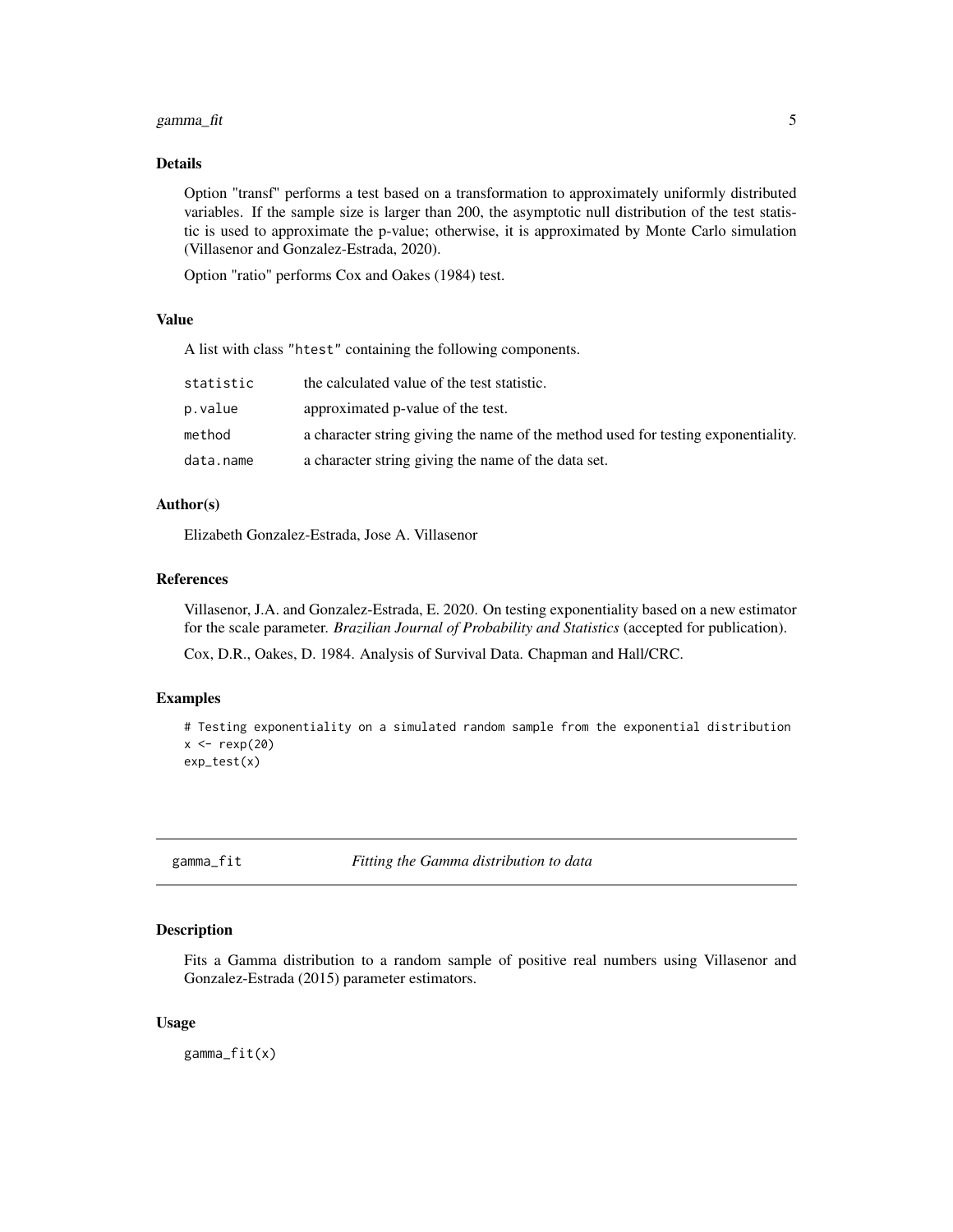#### <span id="page-5-0"></span>Arguments

x a numeric data vector containing a random sample of positive real numbers.

#### Details

The Gamma distribution with shape and scale parameters is considered. The scale parameter is estimated by the unbiased sample estimator of the covariance of  $X$  and  $log(X)$ . The shape parameter is estimated by the ratio of the sample mean of X and the scale parameter estimator.

# Value

Shape and scale parameter estimates.

#### Author(s)

Elizabeth Gonzalez-Estrada <egonzalez@colpos.mx>, Jose A. Villasenor-Alva

# References

Villasenor, J.A. and Gonzalez-Estrada, E. (2015). A variance ratio test of fit for Gamma distributions. *Statistics and Probability Letters*, 96 1, 281-286. [http://dx.doi.org/10.1016/j.spl.](http://dx.doi.org/10.1016/j.spl.2014.10.001) [2014.10.001](http://dx.doi.org/10.1016/j.spl.2014.10.001)

#### See Also

[gamma\\_test](#page-5-1) for testing the Gamma distribution hypothesis.

# Examples

```
# Fitting a gamma distribution to the logarithm of variable Loss contained in
# the danishuni data set
library(fitdistrplus)
data(danishuni)
logLoss <- log(danishuni$Loss) # logarithm of Loss variable
logLoss <- logLoss[logLoss > 0] # observations > 0
gamma_fit(logLoss)
```
<span id="page-5-1"></span>gamma\_test *Test for the Gamma distribution*

#### **Description**

Test of fit for the Gamma distribution with unknown shape and scale parameters based on the ratio of two variance estimators (Villasenor and Gonzalez-Estrada, 2015).

#### Usage

gamma\_test(x)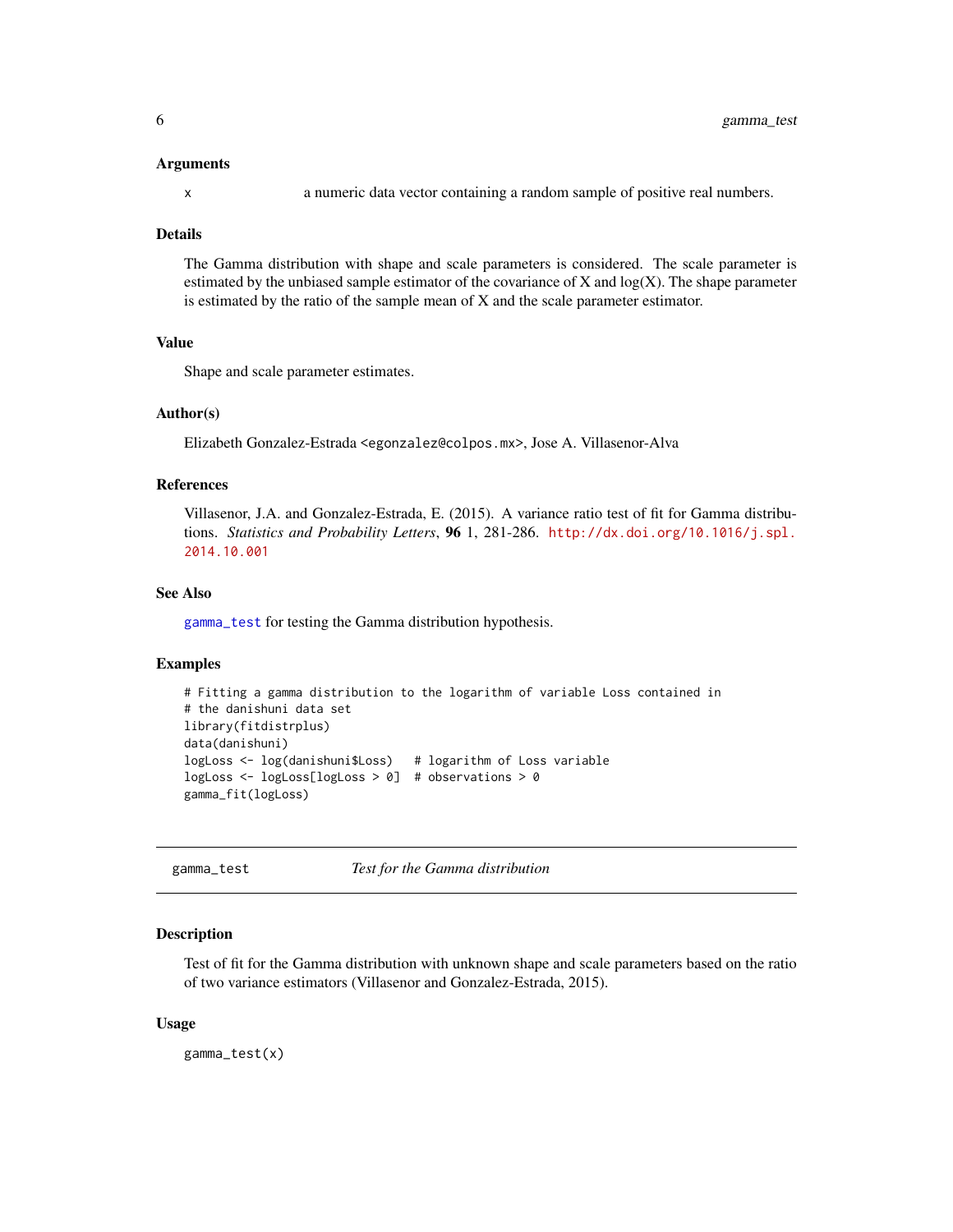# <span id="page-6-0"></span>gamma\_test 7

#### Arguments

x a numeric data vector containing a random sample of positive real numbers.

# Details

The test statistic is the ratio of two variance estimators, namely, the sample variance and the moments estimator obtained by Villasenor and Gonzalez-Estrada (2015), which is the product of the sample mean of  $X$  and the sample covariance of  $X$  and  $log(X)$ .

The asymptotic null distribution of the test statistic is used to approximate p-values.

NOTE: the unbiased sample covariance estimator is used to compute the test statistic.

# Value

A list with class "htest" containing the following components.

| statistic | the calculated value of the test statistic.                    |
|-----------|----------------------------------------------------------------|
| p.value   | the approximated p-value of the test.                          |
| method    | the character string "Test of fit for the Gamma distribution". |
| data.name | a character string giving the name of the data set.            |

#### Author(s)

Elizabeth Gonzalez-Estrada <egonzalez@colpos.mx>, Jose A. Villasenor-Alva

# References

Villasenor, J.A. and Gonzalez-Estrada, E. (2015). A variance ratio test of fit for Gamma distributions. *Statistics and Probability Letters*, 96 1, 281-286. [http://dx.doi.org/10.1016/j.spl.](http://dx.doi.org/10.1016/j.spl.2014.10.001) [2014.10.001](http://dx.doi.org/10.1016/j.spl.2014.10.001)

#### See Also

[gamma\\_fit](#page-4-1) for fitting a Gamma distribution to data.

#### Examples

```
# Testing the gamma distribution hypothesis on the logarithm of variable Loss
# of the danishuni data set
library(fitdistrplus)
data(danishuni)
logLoss <- log(danishuni$Loss) # logarithm of Loss variable
logLoss <- logLoss[logLoss > 0] # observations > 0
gamma_test(logLoss)
```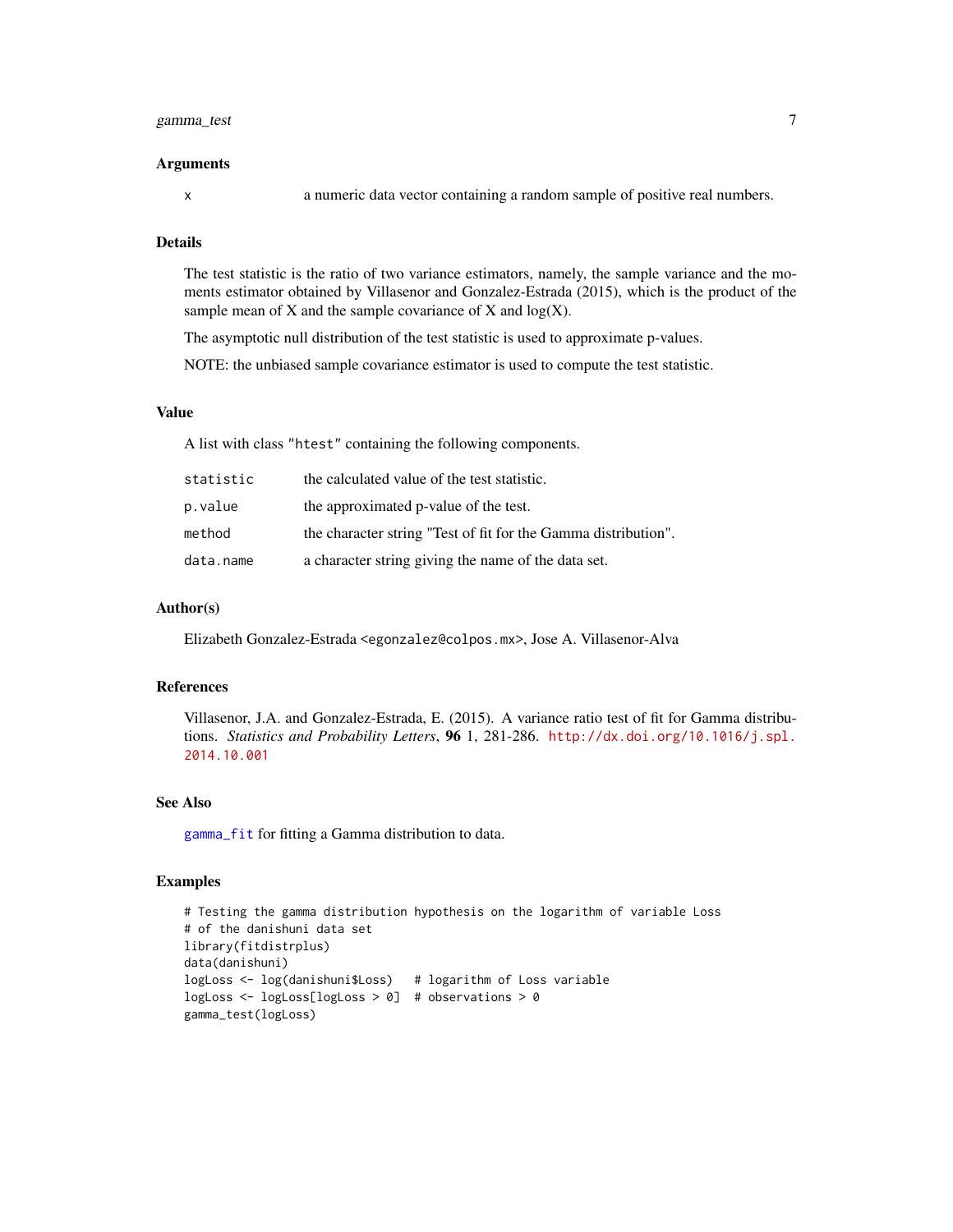<span id="page-7-0"></span>

# Description

Zoometric measurements of 27 week old creole goats collected by Dorantes-Coronado (2013).

# Usage

data(goats)

#### Format

A data frame with 52 rows and 7 columns containing measurements (in kilograms and centimeters) on the following variables.

body.weight body.length trunk.length withers.height thoracic.perimeter hip.length ear.length

# Source

Dorantes-Coronado (2013).

# References

Dorantes-Coronado, E.J. (2013). Estudio preliminar para el establecimiento de un programa de mejoramiento genetico de cabras en el Estado de Mexico. Ph.D. Thesis. Colegio de Postgraduados, Mexico.

# Examples

data(goats) plot(goats)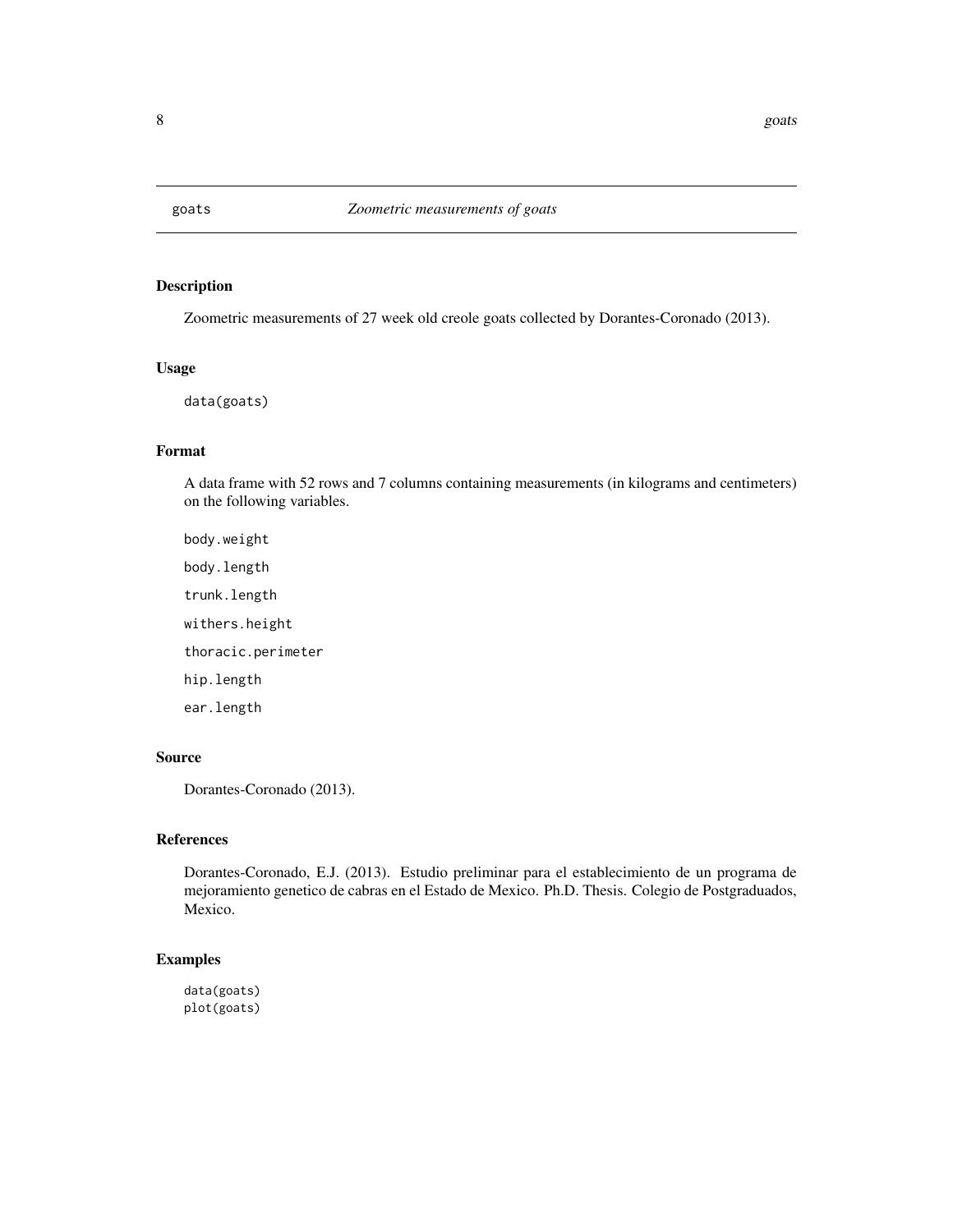# <span id="page-8-1"></span><span id="page-8-0"></span>Description

Fits a generalized Pareto distribution (gPd) to a random sample using either the asymptotic maximum likelihood method (amle) or the combined estimation method (Villasenor-Alva and Gonzalez-Estrada, 2009).

#### Usage

gp\_fit(x, method)

# Arguments

| X      | a numeric data vector containing a random sample of positive real numbers.                                                                                                                                                                                                         |
|--------|------------------------------------------------------------------------------------------------------------------------------------------------------------------------------------------------------------------------------------------------------------------------------------|
| method | a character string giving the name of the parameter estimation method to be<br>used. There are two available methods: "combined" and "amle". Use "combined"<br>for fitting a gPd with negative shape parameter. Use "amle" for fitting a gPd<br>with non-negative shape parameter. |

# Details

The distribution function of the gPd is provided in the details section of the [gp\\_test](#page-9-1) function.

# Value

Parameter estimates.

#### Author(s)

Elizabeth Gonzalez-Estrada, Jose A. Villasenor-Alva

# References

Villasenor-Alva, J.A. and Gonzalez-Estrada, E. (2009). A bootstrap goodness of fit test for the generalized Pareto distribution. *Computational Statistics and Data Analysis*,53,11,3835-3841. [http:](http://dx.doi.org/10.1016/j.csda.2009.04.001) [//dx.doi.org/10.1016/j.csda.2009.04.001](http://dx.doi.org/10.1016/j.csda.2009.04.001)

#### See Also

[gp\\_test](#page-9-1) for testing the gPd hypothesis.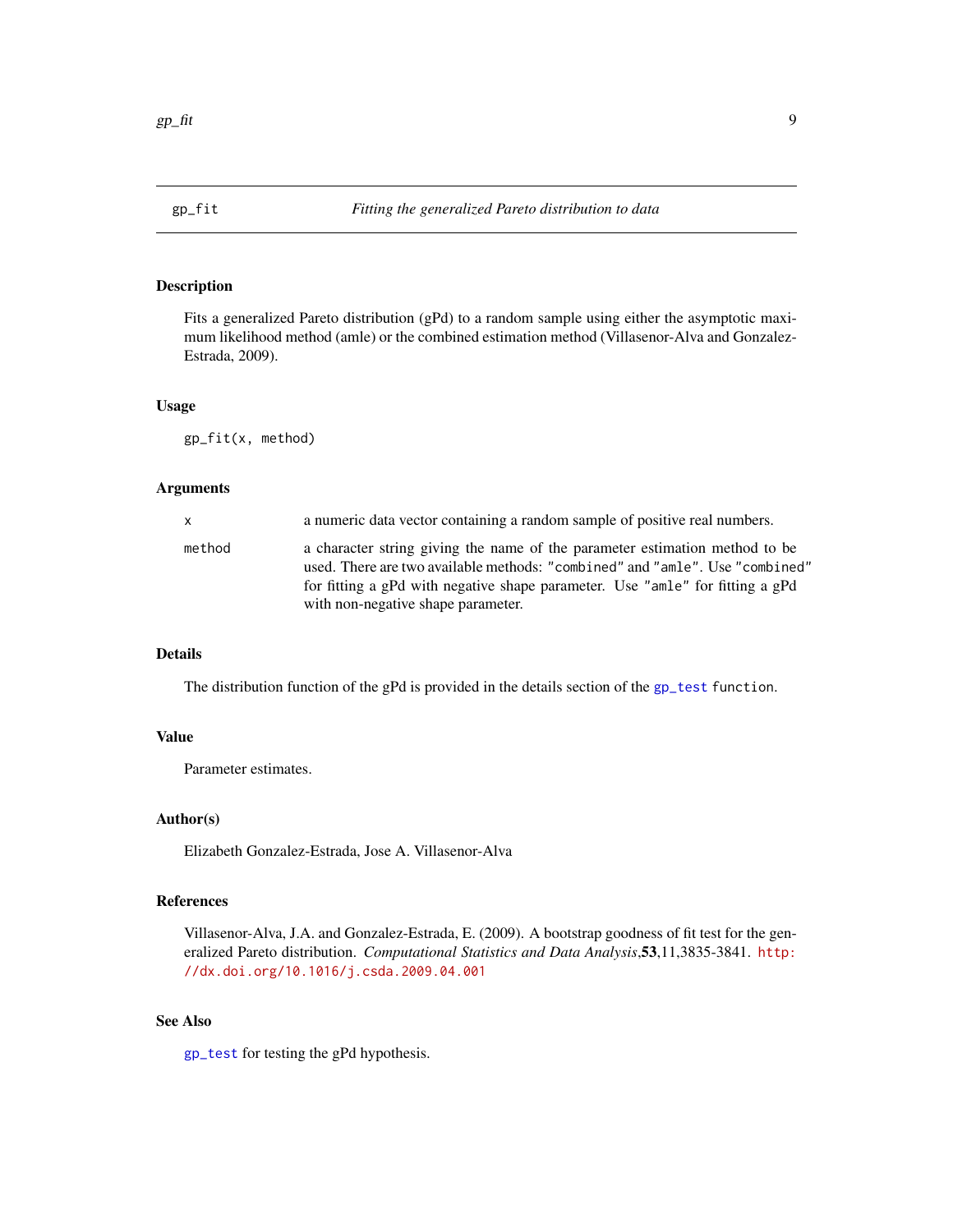#### Examples

```
# Example 1: fitting a gPd to the excesses above the threshold 0.165 ppm of the ozone
# levels provided in the o3 data set.
data(o3)
o3levels <- o3$ozone_level - 0.165 # ozone levels minus the threshold 0.165 ppm
gp_fit(o3levels, method = "combined") # fitting the gPd using the "combined" method
# Example 2: fitting a gPd to a simulated data set from the uniform distribution,
# which is a gPd with shape parameter = -1 and scale parameter = 1.
x \le - runif(100) # simulating a uniform random sample
gp_fit(x, "combined") # fitting a gPd to x using the "combined" method
```
<span id="page-9-1"></span>

gp\_test *Bootstrap test for the generalized Pareto distribution*

#### Description

Test of fit for the generalized Pareto distribution (gPd) with unknown parameters by Villasenor-Alva and Gonzalez-Estrada (2009).

#### Usage

 $gp\_test(x, B = 999)$ 

# Arguments

| numeric data vector containing a random sample of positive real numbers.    |
|-----------------------------------------------------------------------------|
| number of bootstrap samples used to approximate p-values. Default is B=999. |

# Details

This bootstrap test for the null hypothesis  $H_0$ : a random sample has a gPd with unknown shape parameter  $\gamma$  is an intersection-union test for the hypotheses  $H_0^-$ : a random sample has a gPd with  $\gamma$  < 0, and  $H_0^+$  : a random sample has a gPd with  $\gamma$  >= 0. Thus, heavy and non-heavy tailed gPd's are included in the null hypothesis. The parametric bootstrap is performed on  $\gamma$  for each of the two hypotheses.

The gPd function with unknown shape and scale parameters  $\gamma$  and  $\sigma$  is given by

$$
F(x) = 1 - \left[1 + \frac{\gamma x}{\sigma}\right]^{-1/\gamma},
$$

where  $\gamma$  is a real number,  $\sigma > 0$  and  $1 + \gamma x/\sigma > 0$ . When  $\gamma = 0$ , F(x) becomes the exponential distribution with scale parameter  $\sigma$ :

$$
F(x) = 1 - exp(-x/\sigma).
$$

<span id="page-9-0"></span>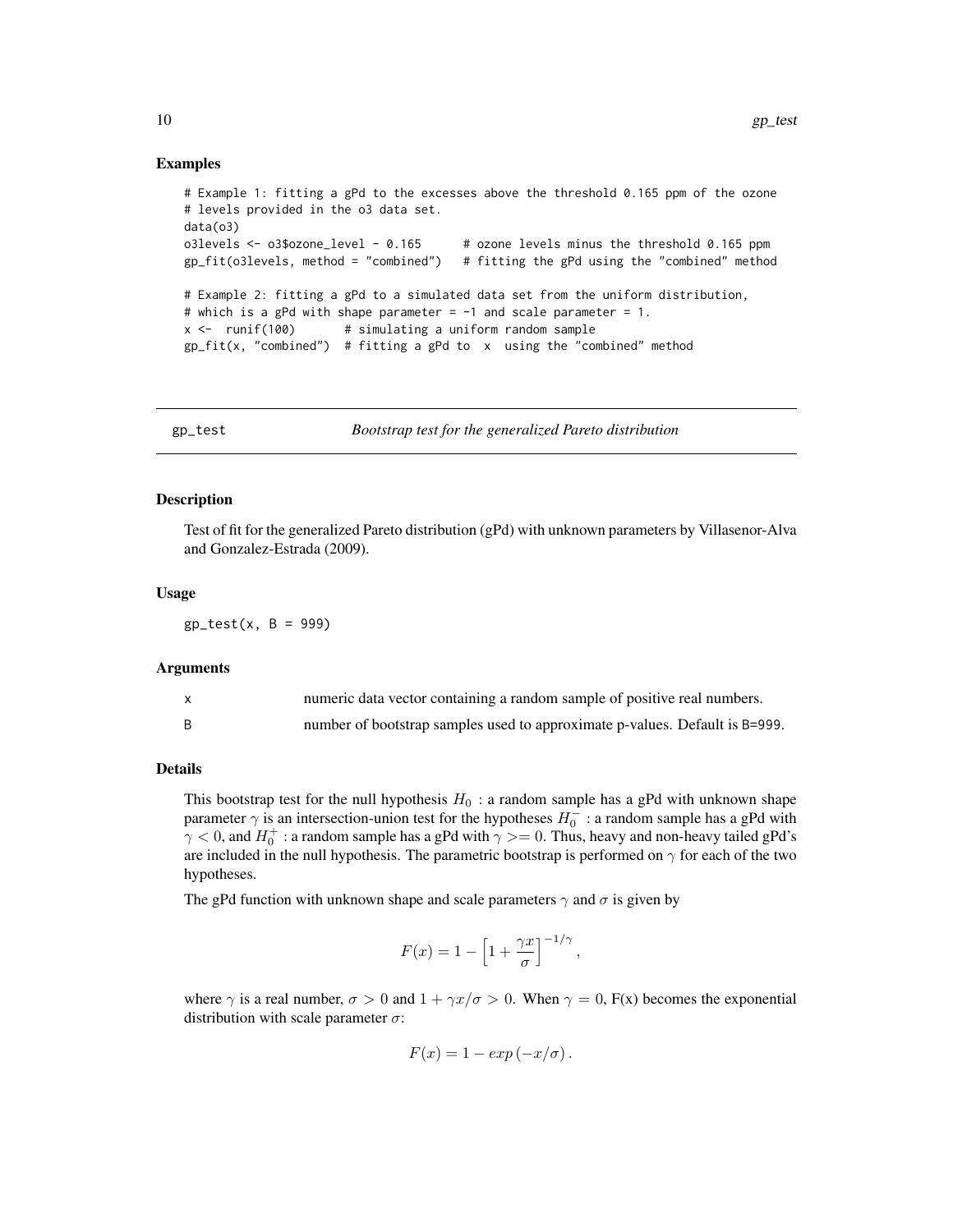# <span id="page-10-0"></span>Value

A list with class "htest" containing the following components.

| p.value   | an approximated p-value of the test using parametric bootstrap.                       |
|-----------|---------------------------------------------------------------------------------------|
| method    | the character string "Bootstrap test of fit for the generalized Pareto distribution". |
| data.name | a character string giving the name of the data set.                                   |
| pvalues   | approximated p-values of the tests for $H_0^-$ and $H_0^+$                            |

# Author(s)

Elizabeth Gonzalez-Estrada <egonzalez@colpos.mx>, Jose A. Villasenor-Alva

# References

Villasenor-Alva, J.A. and Gonzalez-Estrada, E. (2009). A bootstrap goodness of fit test for the generalized Pareto distribution. *Computational Statistics and Data Analysis*,53,11,3835-3841. [http:](http://dx.doi.org/10.1016/j.csda.2009.04.001) [//dx.doi.org/10.1016/j.csda.2009.04.001](http://dx.doi.org/10.1016/j.csda.2009.04.001)

# See Also

[gp\\_fit](#page-8-1) for fitting a gPd to data.

# Examples

```
# Testing the gPd hypothesis on the excesses above the threshold 0.165 ppm of the ozone
# levels given in the o3 data set
data(o3)
o3levels <- o3$ozone_level - 0.165 # ozone levels minus the threshold 0.165 ppm
gp_test(o3levels) # testing the gPd hypothesis
```
ig\_fit *Fitting the Inverse Gaussian distribution to data*

# Description

Maximum likelihood estimators for the Inverse Gaussian distribution based on a random sample.

# Usage

ig\_fit(x)

#### Arguments

x a numeric data vector containing a random sample of positive real numbers.

# Value

Parameter estimates.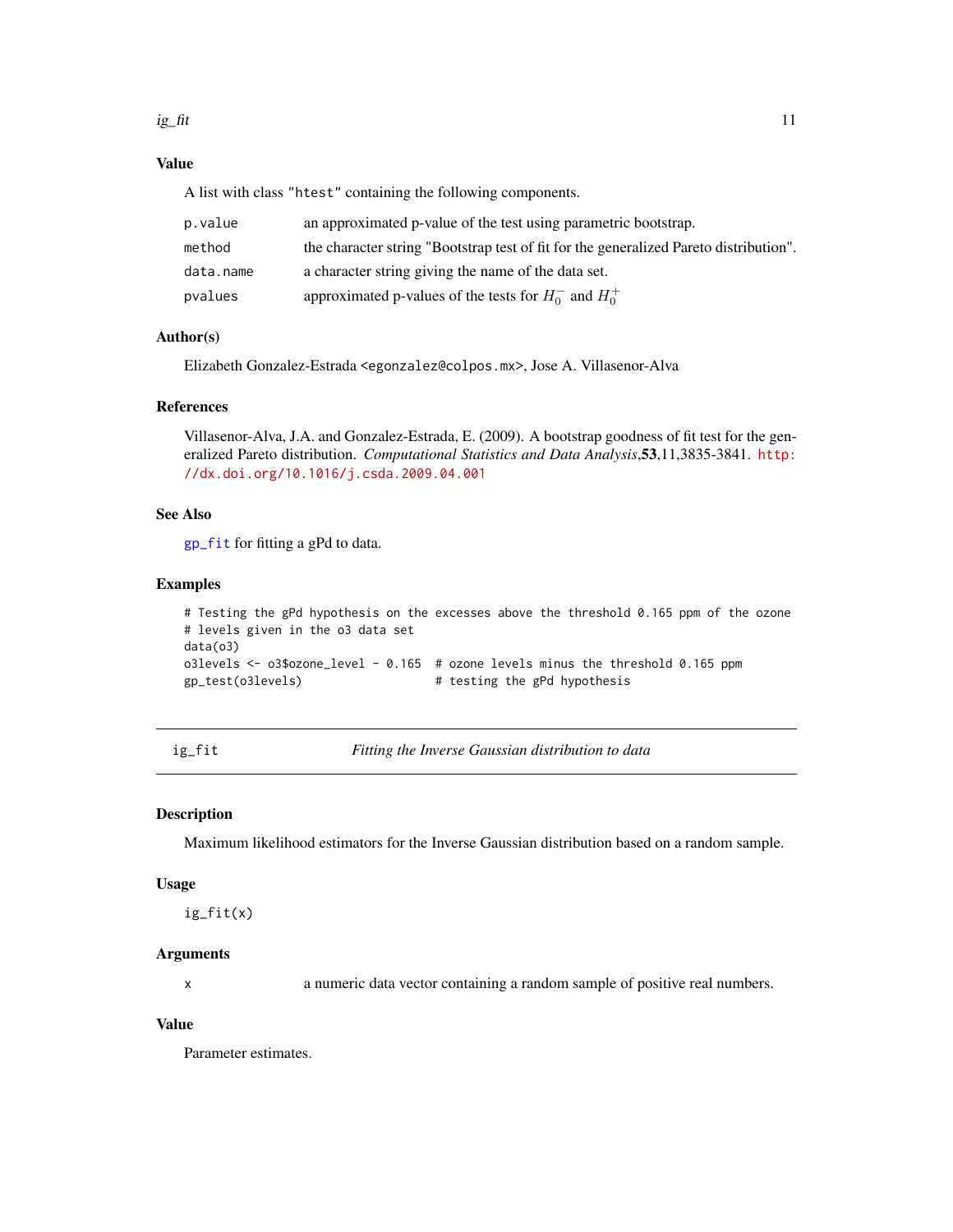#### <span id="page-11-0"></span>Author(s)

Elizabeth Gonzalez-Estrada <egonzalez@colpos.mx>, Jose A. Villasenor-Alva

# See Also

[ig\\_test](#page-11-1) for testing the Inverse Gaussian distribution hypothesis.

#### Examples

```
x \leq - rgamma(50, 10) # simulating a random sample from the gamma distribution
ig_fit(x) # fitting an inverse Gaussian distribution to x
```
<span id="page-11-1"></span>

#### ig\_test *Tests for the Inverse Gaussian distribution*

#### **Description**

Implementation of three tests of fit for Inverse Gaussian distributions with unknown parameters (see Details section).

#### Usage

 $ig_test(x, method = "transfer")$ 

#### Arguments

|        | a numeric data vector containing a random sample of positive real numbers.        |
|--------|-----------------------------------------------------------------------------------|
| method | character string giving the name of the method to be used for testing the Inverse |
|        | Gaussian hypothesis. Two available options are "transf" and "ratio".              |

#### Details

Option "transf" performs two tests based on data transformations. One test transforms the observations to approximately normally distributed observations and then uses Shapiro-Wilk test for asssessing univariate normality (Villasenor et al., 2019). The other test is based on a transformation of data to gamma variables with shape parameter equal to 1/2 and uses Anderson-Darling test for testing the gamma distribution (Villasenor and Gonzalez-Estrada, 2015). The right-hand side tail of the null distribution for Anderson-Darling test statistic is approximated by an inverse Gaussian distribution in order to get approximated p-values.

Option "ratio" performs a test based on the ratio of two variance estimators. It is based on the asymptotic distribution of the test statistic. The use of this test is appropriate for large sample sizes (Villasenor and Gonzalez-Estrada, 2015).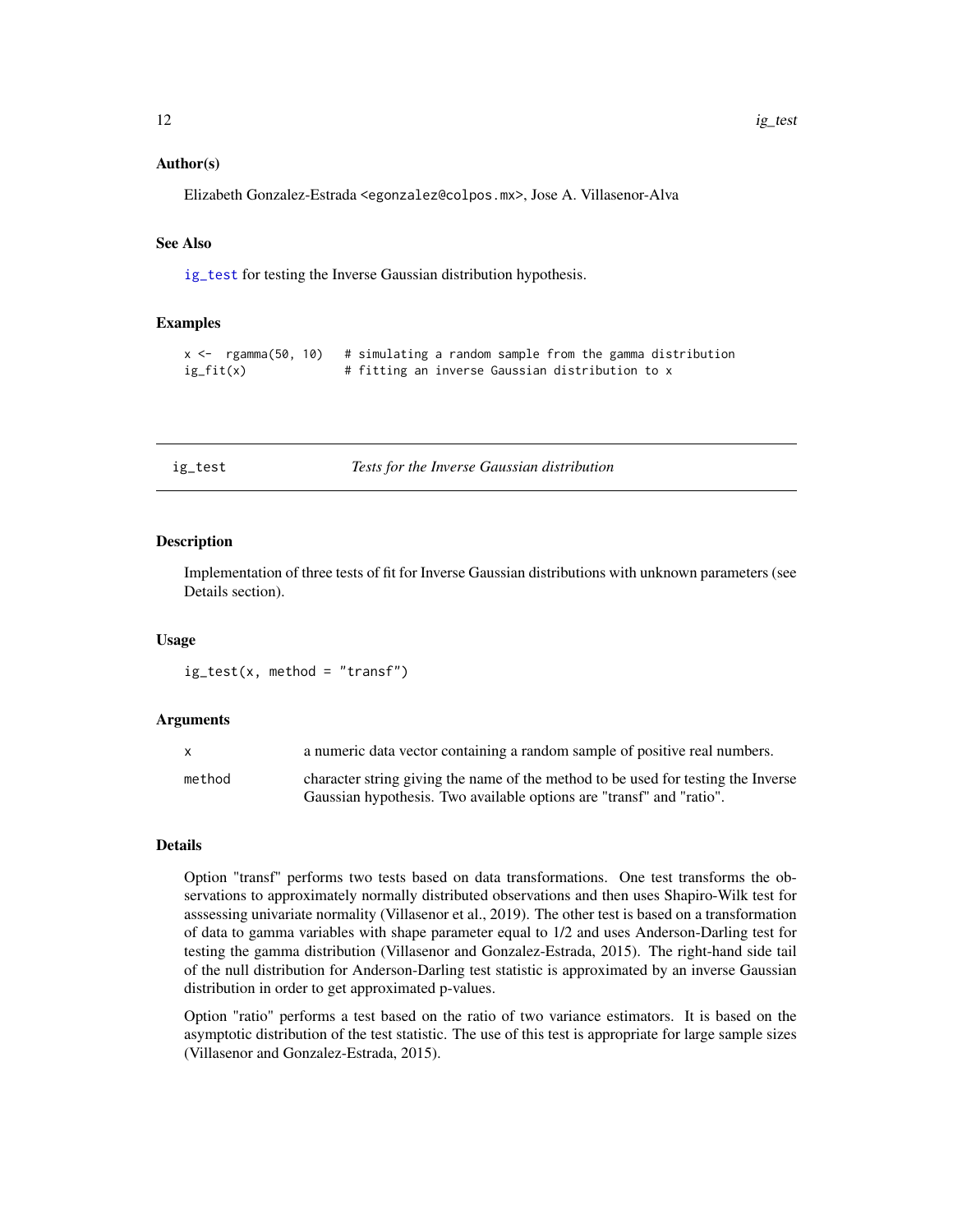# <span id="page-12-0"></span>laplace\_test 13

# Value

A list with class "htest" containing the following components.

| statistic | the calculated value of the test statistic.                                                 |
|-----------|---------------------------------------------------------------------------------------------|
| p.value   | the approximated p-value of the test.                                                       |
| method    | a character string giving the name of the method used for testing the null hy-<br>pothesis. |
| data.name | a character string giving the name of the data set.                                         |

#### Author(s)

Elizabeth Gonzalez-Estrada <egonzalez@colpos.mx>, Jose A. Villasenor-Alva

# References

Villasenor, J.A. and Gonzalez-Estrada, E. (2015). Tests of fit for Inverse Gaussian distributions. *Statistics and Probability Letters*, 105, 189-194. [http://dx.doi.org/10.1016/j.spl.2015.06.](http://dx.doi.org/10.1016/j.spl.2015.06.017) [017](http://dx.doi.org/10.1016/j.spl.2015.06.017)

Villasenor, J.A. Gonzalez-Estrada, E. and Ochoa, A. (2019). On Testing the Inverse Gaussian Distribution Hypothesis. *Sankhya B: The Indian Journal of Statistics*. 81, 60-74. [https://doi.](https://doi.org/10.1007/s13571-017-0148-8) [org/10.1007/s13571-017-0148-8](https://doi.org/10.1007/s13571-017-0148-8)

# Examples

```
# Example 1: testing the inverse Gaussian distribution hypothesis using "transf"
# option on the compressive strength variable of the strength data set.
data("strength")
y <- strength$cstrength # compressive strength
ig_test(y, method = "transfer")
```
# Getting the p-value of the test based on a transformation to gamma variables ig\_test(y)[[2]]\$p.value

```
# Example 2: testing the inverse Gaussian distribution hypothesis using "ratio"
# option on a simulated data set.
x \le rlnorm(500) # simulating a random sample from the lognormal distribution
ig_test(x, method = "ratio")
```
laplace\_test *Tests for the Laplace or double exponential distribution*

# Description

Transformation and ratio tests for the Laplace distribution by Gonzalez-Estrada and Villasenor (2016).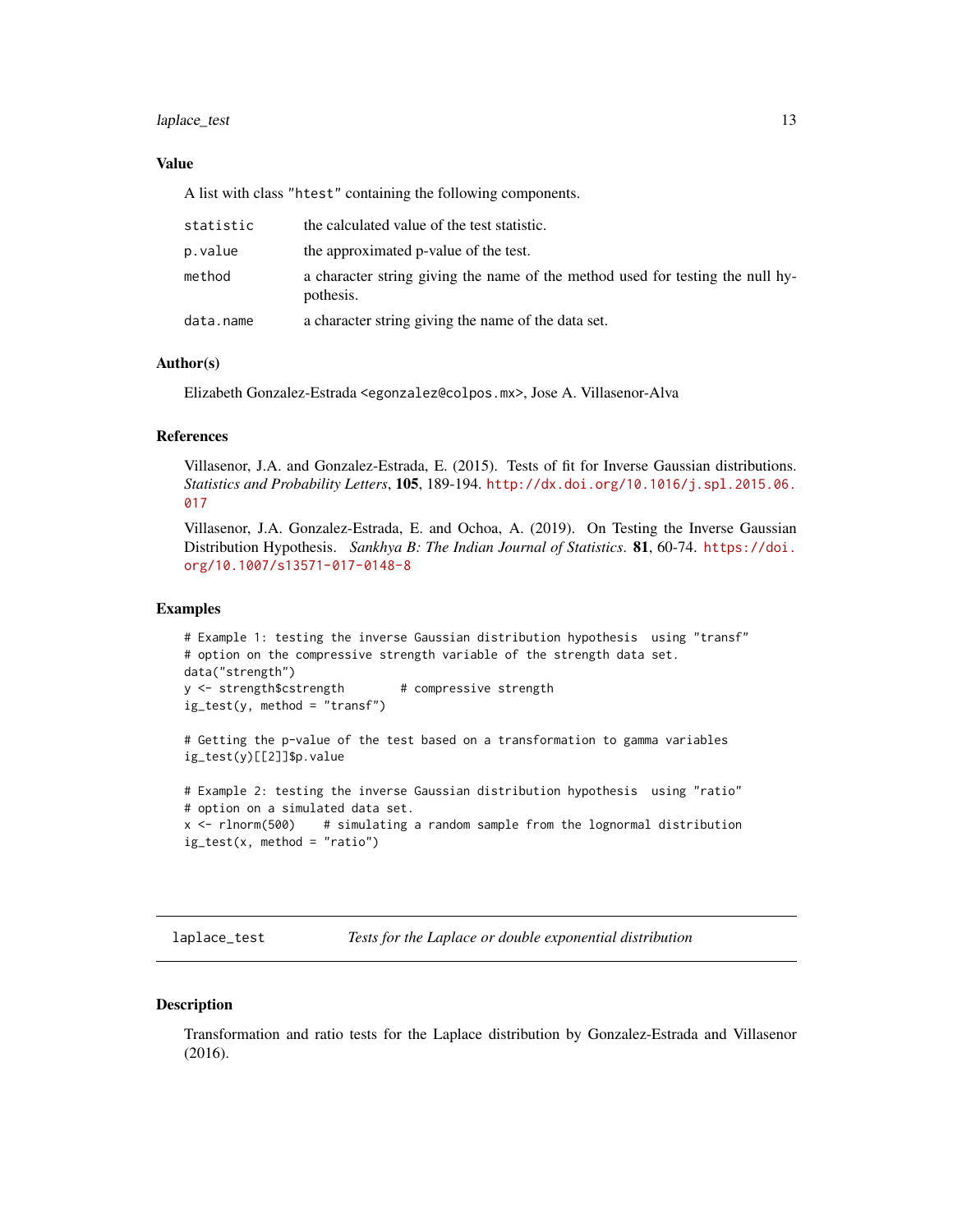#### Usage

 $laplace_test(x, method = "transfer", N = 10^5)$ 

#### Arguments

| $\mathsf{x}$ | a numeric data vector containing a random sample of real numbers.                                                                                                                 |
|--------------|-----------------------------------------------------------------------------------------------------------------------------------------------------------------------------------|
| method       | the type of test to be performed. Two available options are "transf" and "ratio".<br>Default option is "transf".                                                                  |
| N            | number of Monte Carlo samples used to approximate the p-value of the test<br>when the "ratio" option is chosen and the sample size is less than 500. Default<br>is $N = 10^{6}$ . |

# Details

When "transf" option is chosen, a transformation to approximately exponential random variables is performed and the exponentiality hypothesis is assessed using Anderson-Darling test.

When "ratio" option is chosen, a test based on the ratio of two estimators of the scale parameter is performed. For samples of size  $n < 500$ , the p-value of this test is approximated by Monte Carlo simulation. Otherwise, it is approximated by the standard normal cumulative distribution function.

# Value

A list with class "htest" containing the following components.

| statistic | the calculated value of the test statistic.                                                 |
|-----------|---------------------------------------------------------------------------------------------|
| p.value   | approximated p-value of the test.                                                           |
| method    | a character string giving the name of the method used for testing the null hy-<br>pothesis. |
| data.name | a character string giving the name of the data set.                                         |

# Author(s)

Elizabeth Gonzalez-Estrada <egonzalez@colpos.mx>, Jose A. Villasenor

# References

Gonzalez-Estrada, E. and Villasenor, J.A. (2016). A ratio goodness-of-fit test for the Laplace distribution. *Statistics and Probability Letters*, 119, 30-35. [https://doi.org/10.1016/j.spl.2016.](https://doi.org/10.1016/j.spl.2016.07.003) [07.003](https://doi.org/10.1016/j.spl.2016.07.003)

#### Examples

```
# Example 1: testing the Laplace distribution hypothesis using "transf" option
x <- rnorm(50) # simulating a random sample from a normal distribution
laplace_test(x)
```

```
# Example 2: testing the Laplace distribution hypothesis using "ratio" option
x < -rt(60, 4) # simulating a random sample from Student's t distribution with 4 d.f.
```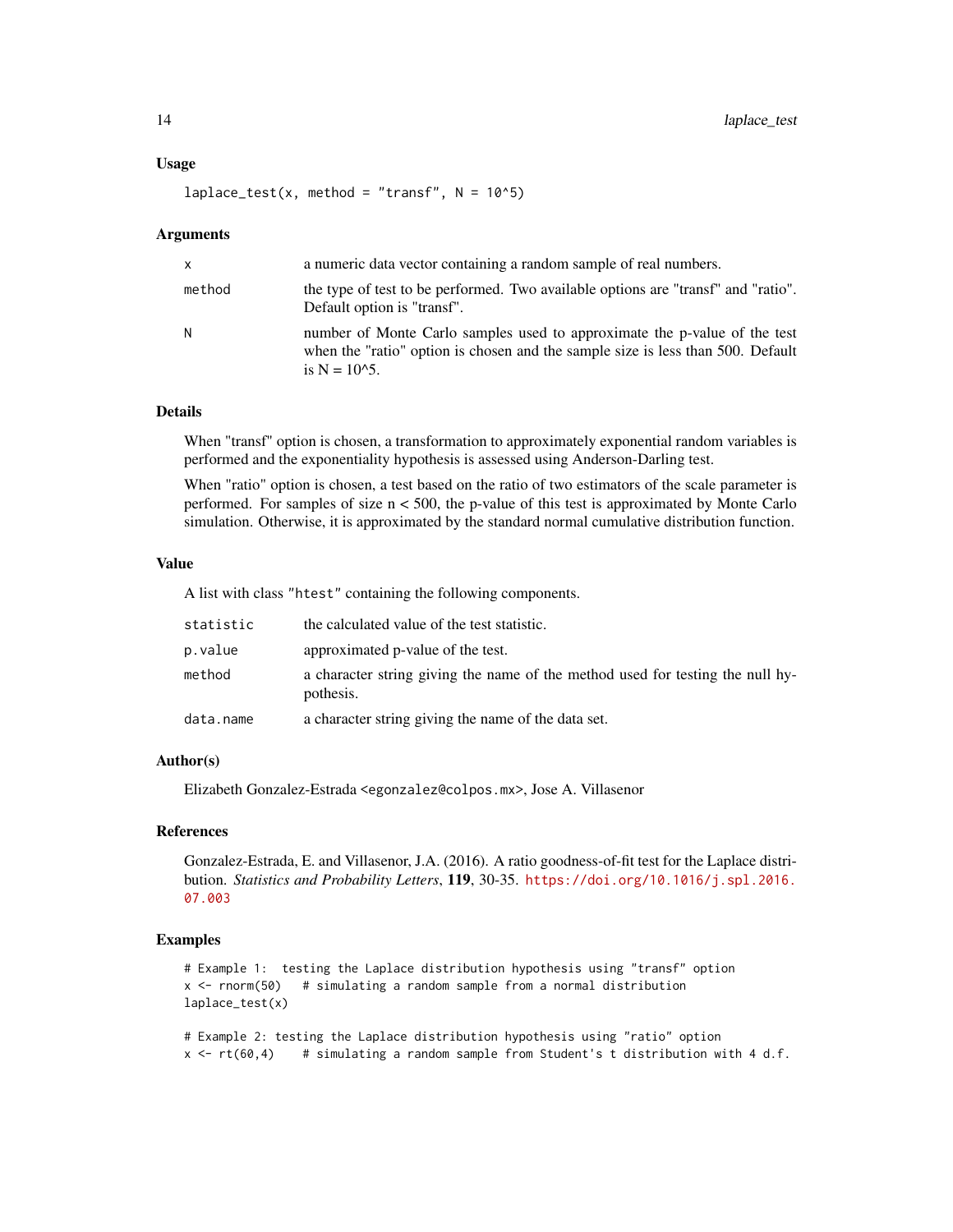# <span id="page-14-0"></span>lnorm\_test 15

```
laplace_test(x, method = "ratio")
```
# <span id="page-14-1"></span>lnorm\_test *Test for the lognormal distribution*

# Description

Test for the lognormal distribution based on a data transformation to normal observations.

# Usage

lnorm\_test(x)

# Arguments

x a numeric data vector containing a random sample of positive observations.

# Details

Shapiro-Wilk test is used for testing normality on the transformed observations.

# Value

A list with class "htest" containing the following components.

| statistic | the calculated value of the test statistic.                                                             |
|-----------|---------------------------------------------------------------------------------------------------------|
| p.value   | an approximated p-value of the test.                                                                    |
| method    | the character string "Test for the lognormal distribution based on a transforma-<br>tion to normality". |
| data.name | a character string giving the name of the data set.                                                     |

# Author(s)

Elizabeth Gonzalez-Estrada, Jose A. Villasenor

# See Also

Other tests for some alternative distributions to the lognormal model are impremented in functions [ig\\_test](#page-11-1), [gamma\\_test](#page-5-1) and [weibull\\_test](#page-20-1).

# Examples

```
# Testing the lognormal distribution hypothesis on the compressive strength variable
# of the strength data set.
data("strength")
x <- strength$cstrength # compressive strength
lnorm_test(x) # testing the lognormal distribution hypothesis
```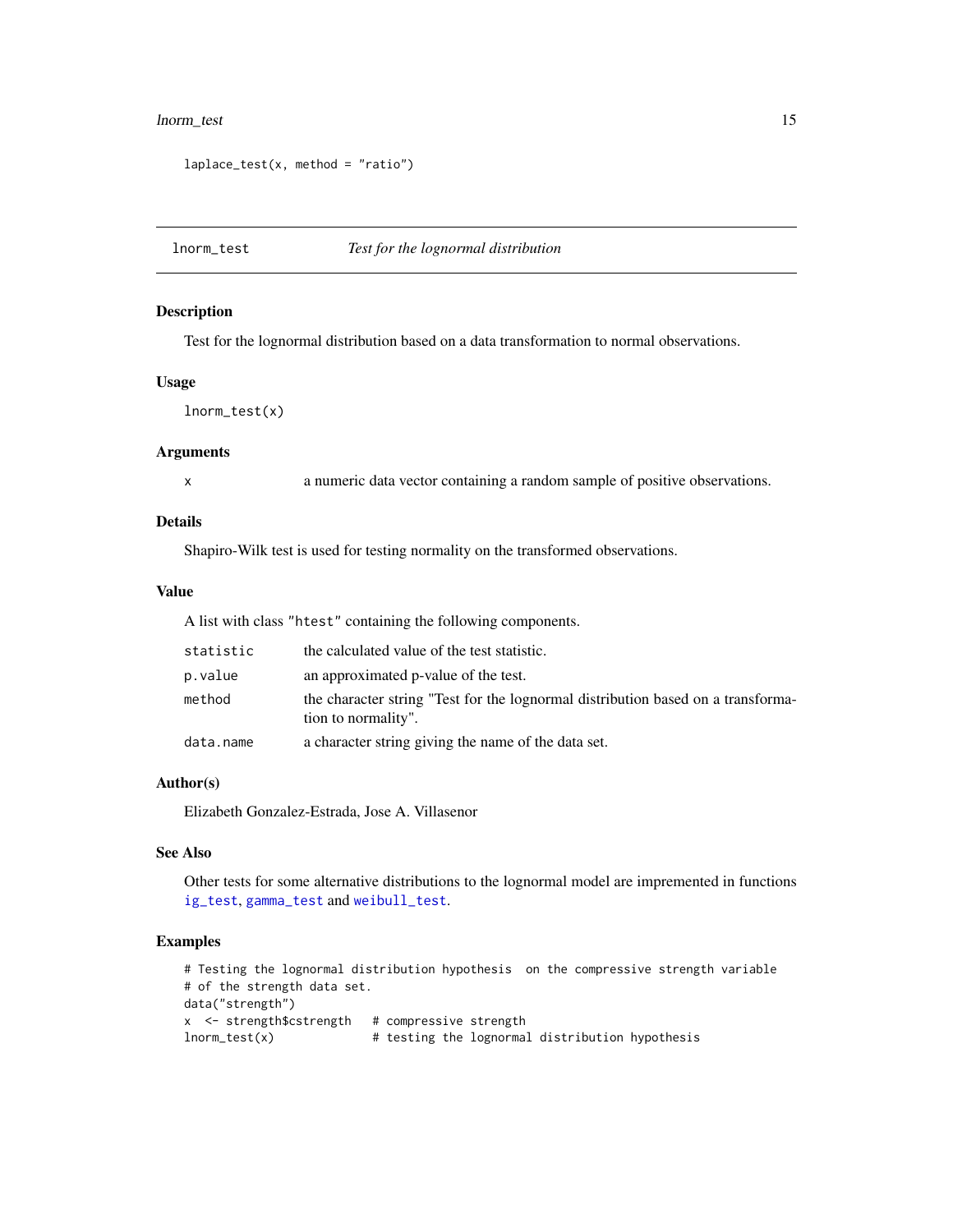<span id="page-15-0"></span>

# Description

A generalization of Shapiro-Wilk test for multivariate normality (Villasenor-Alva and Gonzalez-Estrada, 2009).

#### Usage

mvshapiro\_test(X)

#### Arguments

X a numeric data matrix with d columns and n rows.

# Details

Sample size (n) must be larger than vector dimension (d).

When  $d = 1$ , mvshapiro\_test(X) produces the same results as shapiro.test(X).

# Value

A list with class "htest" containing the following components.

| statistic | the value of the generalized Shapiro-Wilk statistic for testing multivariate nor-<br>mality. |
|-----------|----------------------------------------------------------------------------------------------|
| p.value   | an approximated p-value of the test.                                                         |
| method    | the character string "Generalized Shapiro-Wilk test for multivariate normality".             |
| data.name | a character string giving the name of the data set.                                          |

# Author(s)

Elizabeth Gonzalez-Estrada <egonzalez@colpos.mx>, Jose A. Villasenor-Alva

# References

Villasenor-Alva, J.A. and Gonzalez-Estrada, E. (2009). A generalization of Shapiro-Wilk's test for multivariate normality. *Communications in Statistics: Theory and Methods*, 38 11, 1870-1883. <http://dx.doi.org/10.1080/03610920802474465>

# See Also

[shapiro.test](#page-0-0) and [normal\\_test](#page-16-1) for testing univariate normality.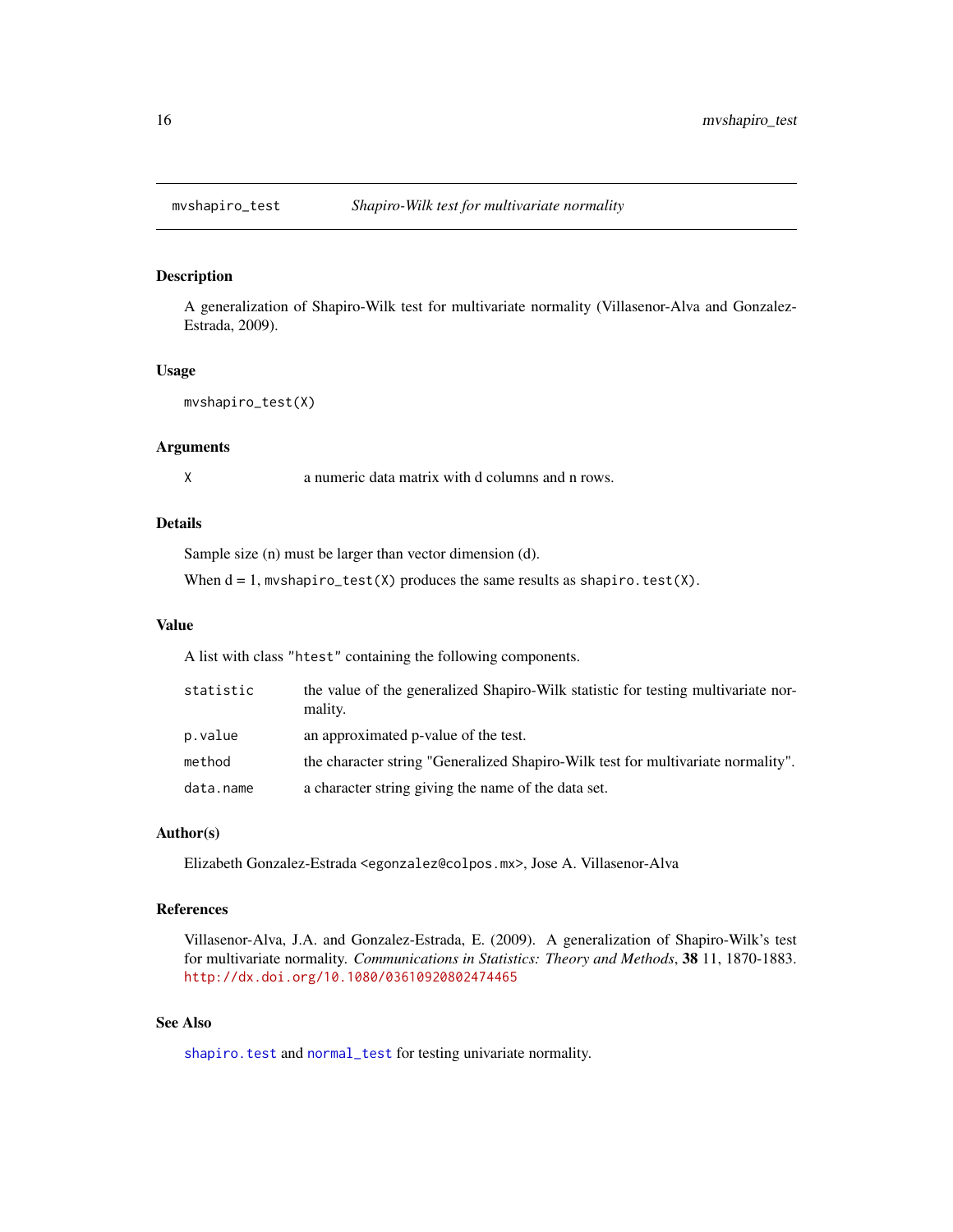# <span id="page-16-0"></span>normal\_test 17

#### Examples

```
# Example 1: Testing multivariate normality on iris.virginica
# iris.virginica contains a set of measurements corresponding to
# Iris virginica of famous iris data set.
iris.virginica <- as.matrix(iris[iris$Species == "virginica", 1:4], ncol = 4)
mvshapiro_test(iris.virginica)
# Example 2: Testing multivariate normality on the goats dataset
data(goats)
mvshapiro_test(as.matrix(goats))
```
<span id="page-16-1"></span>normal\_test *Test for normality*

#### Description

Correlation test of fit for normality based on the Levy characterization (Villasenor-Alva and Gonzalez-Estrada, 2015).

#### Usage

 $normal\_test(x, method = "cor")$ 

#### Arguments

|        | a numeric data vector containing a random sample of size n.                                    |
|--------|------------------------------------------------------------------------------------------------|
| method | a character string giving the name of the test to be used. So far the only option<br>is "cor". |

#### Details

Sample size (n) must be an integer lying between 10 and 400.

The Levy characterization of the normal distribution states that sums of independent normal random variables are also normal random variables. Based on this property, the normality assumption might be judged by comparing sums of pairs of observations from a random sample to quantiles of the standard normal distribution. If normality holds then the pairs of sums and quantiles should lie on a straight line approximately. A formal test for normality is obtained when such a comparison is based on the sample correlation coefficient of sums and quantiles.

# Value

A list with class "htest" containing the following components.

statistic the calculated value of the test statistic.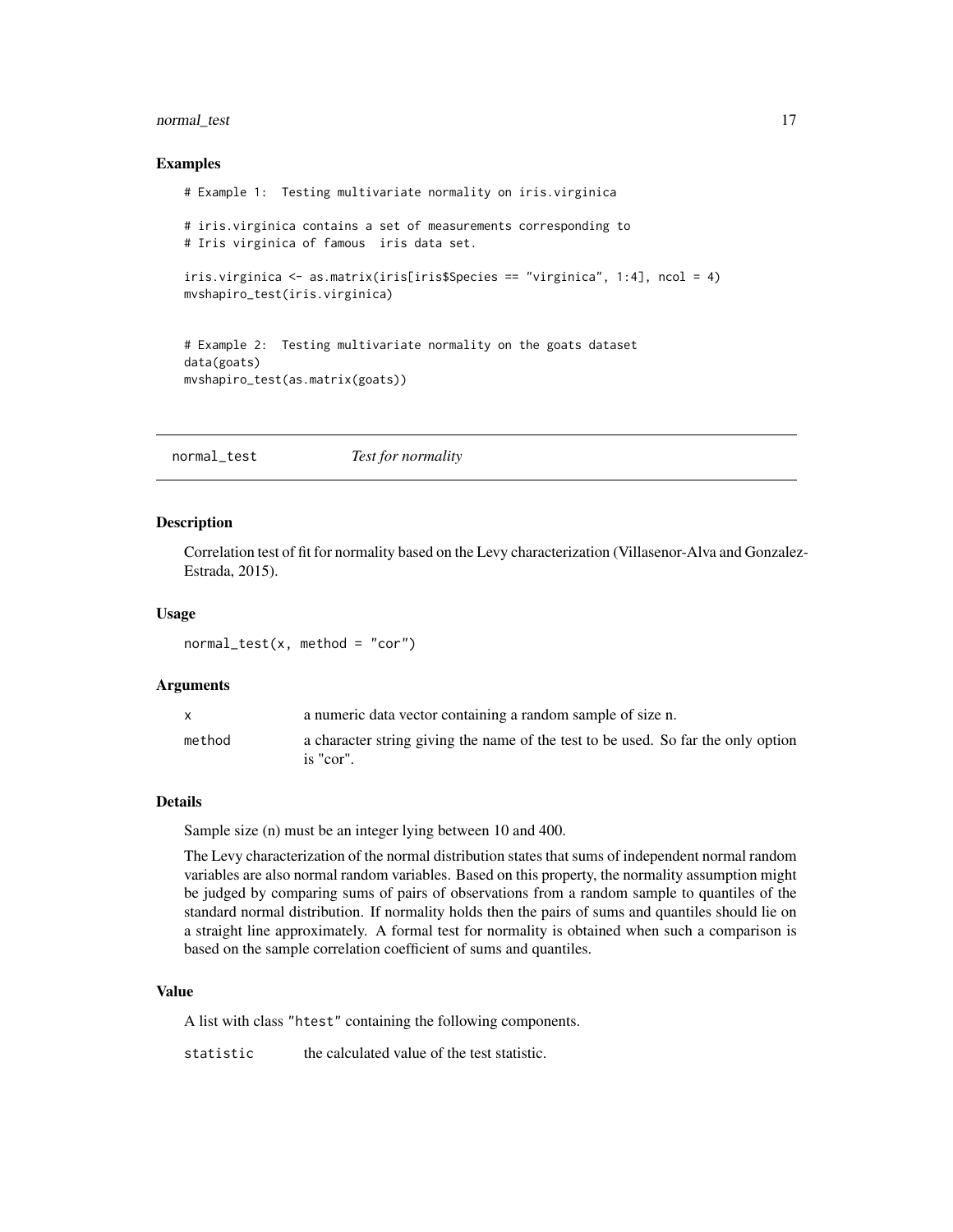<span id="page-17-0"></span>

| p.value   | an approximated p-value of the test.                   |
|-----------|--------------------------------------------------------|
| method    | the character string "Correlation test for normality". |
| data.name | a character string giving the name of the data set.    |

# Author(s)

Elizabeth Gonzalez-Estrada <egonzalez@colpos.mx>, Jose A. Villasenor-Alva

# References

Villasenor-Alva, J.A. and Gonzalez-Estrada, E. (2015). A correlation test for normality based on the Levy characterization. *Communications in Statistics: Simulation and Computation*, 44 5, 1225- 1238. <http://dx.doi.org/10.1080/03610918.2013.810261>

#### See Also

[shapiro.test](#page-0-0)

## Examples

| data(goats) | # loading the "goats" data set                                                              |
|-------------|---------------------------------------------------------------------------------------------|
|             | $apply(gouts, 2, normal_test)$ # testing normality on each variable of the "goats" data set |

o3 *Ozone concentrations over 0.165 ppm*

#### Description

Ozone levels in parts per million (ppm) registered in the southwest of Mexico City from January 1, 2008 to April 30th, 2016, which exceed the 0.165 ppm threshold.

# Usage

data(o3)

#### Format

A data frame with 47 observations on the following 2 variables.

date date in the format yyyy-mm-dd

ozone\_level a numeric vector containing the ozone levels above 0.165 ppm

#### Source

Atmospheric Monitoring Office of Mexico City.

# Examples

data(o3) plot(o3)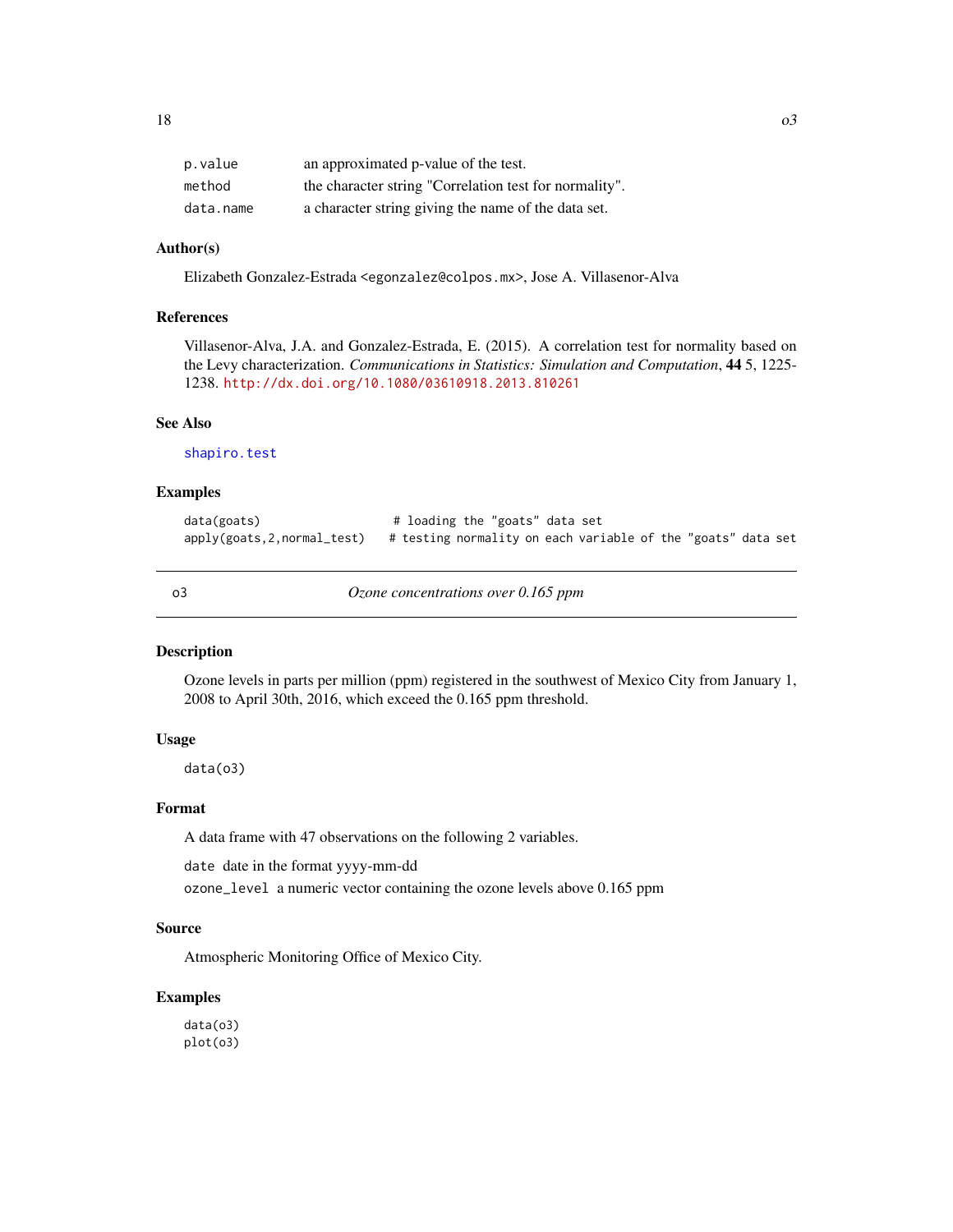<span id="page-18-0"></span>

# Description

Maximum ozone concentrations (in ppm) per month registered in the southwest of Mexico City from 2008 to 2015 during the months of March to May.

#### Usage

data(o3max)

# Format

A data frame with 24 observations on the following 2 variables.

month months in which observations were registered.

o3max\_level a numeric vector containing the maximum ozone leveles per month.

# Source

Atmospheric Monitoring Office of Mexico City.

# Examples

data(o3max) plot(o3max)

sn\_test *Test for skew normality*

# Description

Transformation test of fit for skew-normality (Gonzalez-Estrada and Cosmes, 2019).

# Usage

 $sn\_test(x, method = "transfer")$ 

# Arguments

| X      | a numeric data vector containing a random sample of size n.                                       |
|--------|---------------------------------------------------------------------------------------------------|
| method | a character string giving the name of the test to be used. So far the only option<br>is "transf". |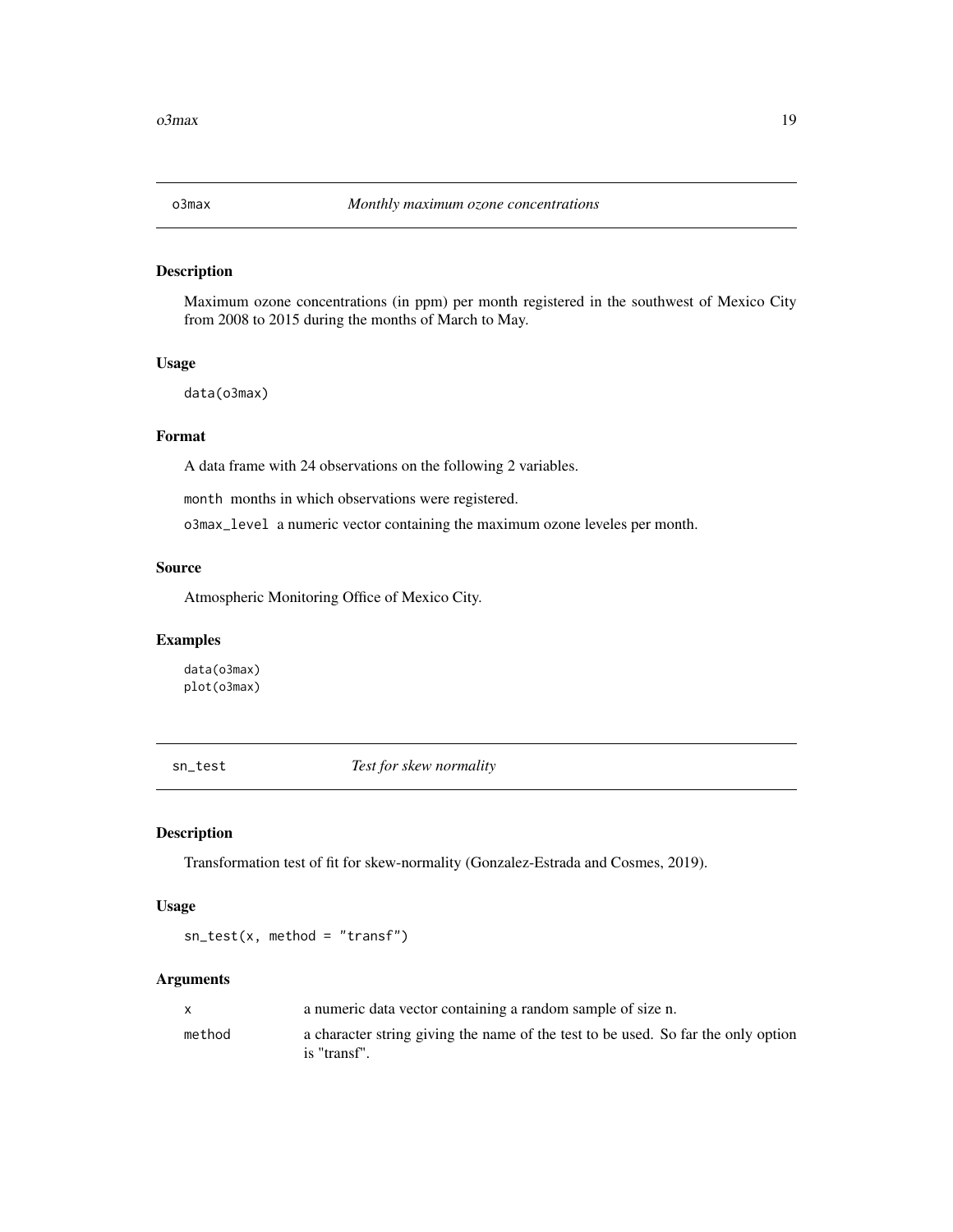# <span id="page-19-0"></span>Details

The random sample is transformed to approximately normal variables. Shapiro-Wilk test is used for testing normality.

The sample size should be larger than 50 in order to have a reasonable control of the type I error probability.

#### Value

A list with class "htest" containing the following components.

| p.value   | an approximated p-value of the test.                                    |
|-----------|-------------------------------------------------------------------------|
| method    | the character string "Shapiro-Wilk test for skew-normal distributions". |
| data.name | a character string giving the name of the data set.                     |

# Author(s)

Elizabeth Gonzalez-Estrada (<egonzalez@colpos.mx>)

#### References

Gonzalez-Estrada, E. and Cosmes, W. (2020). Shapiro-Wilk test for skew normal distributions based on data transformations. *Journal of Statistical Computation and Simulation*, 89 17, 3258- 3272. <https://doi.org/10.1080/00949655.2019.1658763>

#### Examples

| data(strength)        |  |  | # loading the "strength" data set               |  |  |
|-----------------------|--|--|-------------------------------------------------|--|--|
| y <- strength\$strain |  |  |                                                 |  |  |
| sn_test(y)            |  |  | # testing skew normality on the strain variable |  |  |

strength *Compressive strength of maize seeds*

# Description

Compressive strength and strain of maize seeds.

#### Usage

data("strength")

# Format

A data frame with 90 observations on the following 2 variables.

strain a numeric vector giving the relative change in length under compression stress in millimeters.

cstrength a numeric vector giving the compressive strength in Newtons.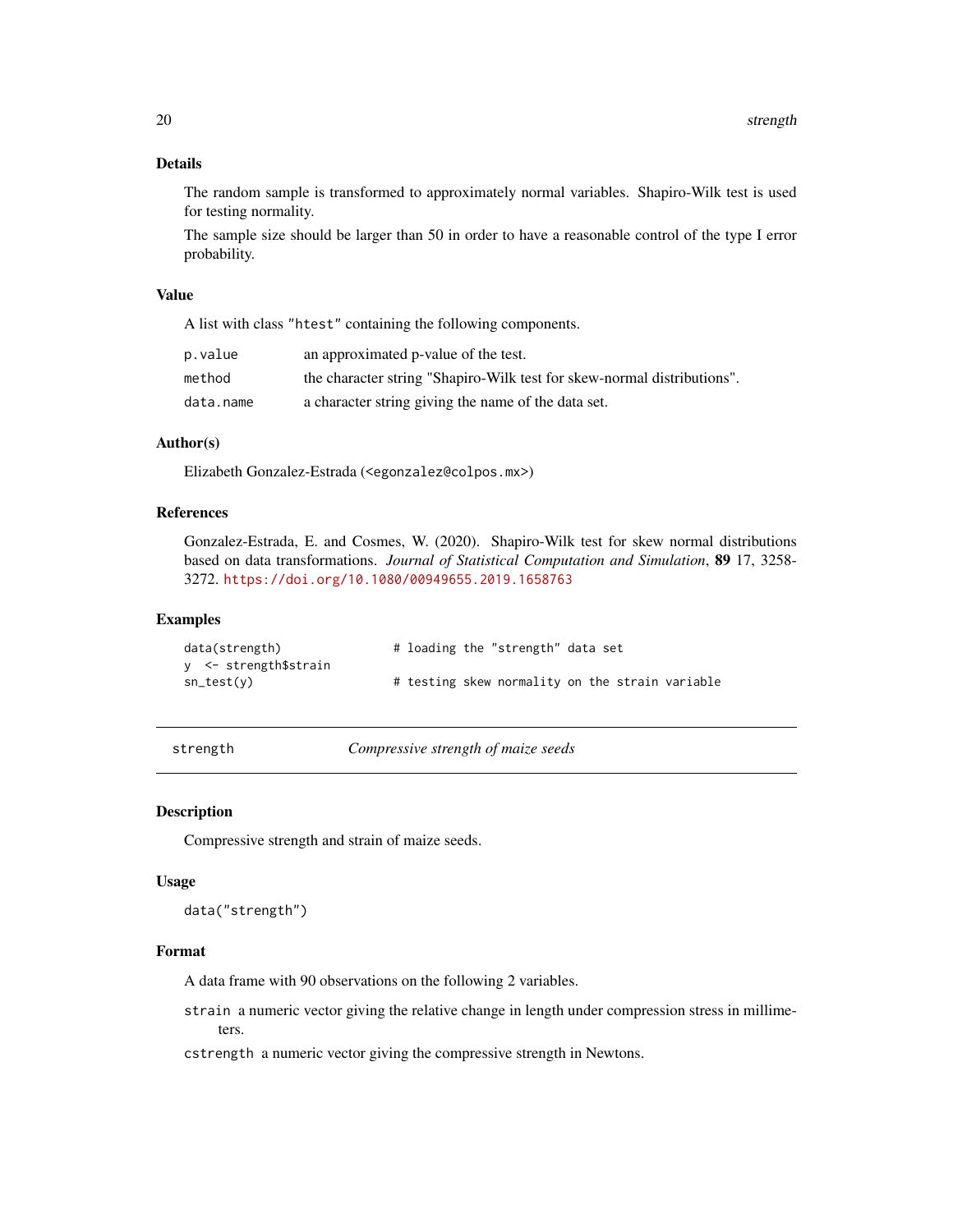<span id="page-20-0"></span>weibull\_test 21

# Details

These data correspond to maize seeds with floury endosperm and 8% of moisture.

# Source

Mancera-Rico, A. (2014).

# References

Mancera-Rico, A. (2014). Contenido de humedad y tipo de endospermo en la resistencia a compresion en semillas de maiz. Ph.D. Thesis. Colegio de Postgraduados, Mexico.

#### Examples

data(strength) plot(strength) # plot of "strain" versus "cstrength"

<span id="page-20-1"></span>

weibull\_test *Test for the Weibull distribution*

# Description

Test for the Weibull distribution based on a data transformation to observations with type I extreme value (Gumbel) distribution.

#### Usage

weibull\_test(x, method = "transf",  $N = 1000$ )

#### Arguments

| $\mathsf{x}$ | numeric data vector containing a random sample of positive observations.                              |
|--------------|-------------------------------------------------------------------------------------------------------|
| method       | test to be used. So far, "transf" is the only option and it comes by default.                         |
| N.           | number of Monte Carlo samples used to approximate the p-value of the test.<br>Default is $N = 1000$ . |

# Details

The "ratio" test provided by function [ev\\_test](#page-2-1) for the type I extreme value distribution is applied to the transformed observations.

# Value

A list with class "htest" containing the following components.

| statistic | the calculated value of the test statistic.               |
|-----------|-----------------------------------------------------------|
| p.value   | an approximated p-value of the test.                      |
| method    | the character string "Test for the Weibull distribution". |
| data.name | a character string giving the name of the data set.       |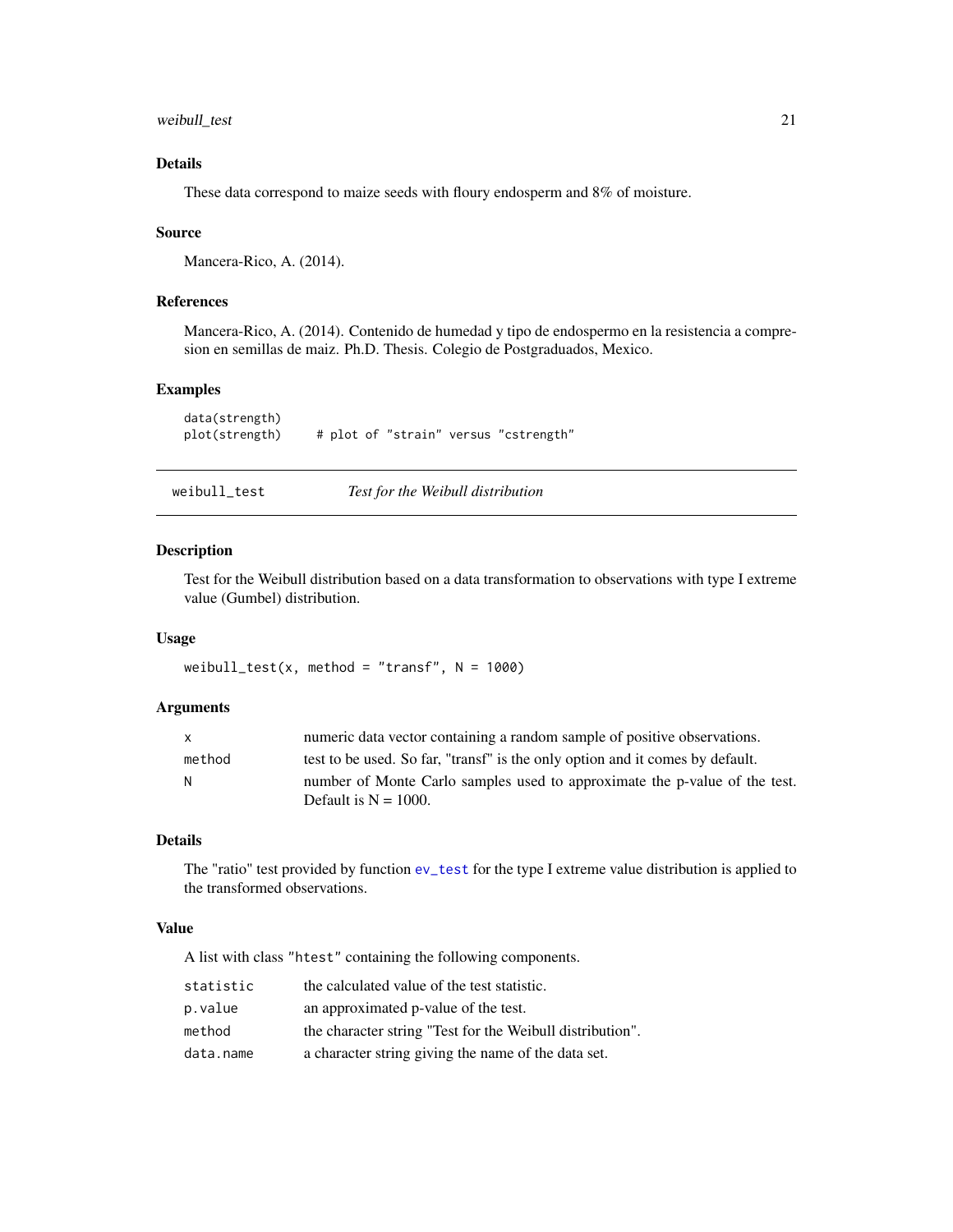# <span id="page-21-0"></span>Author(s)

Elizabeth Gonzalez-Estrada, Jose A. Villasenor

# See Also

Other tests for positive datasets are provided by functions [ig\\_test](#page-11-1), [gamma\\_test](#page-5-1) and [lnorm\\_test](#page-14-1).

# Examples

```
# Testing the Weibull distribution hypothesis on the maximum ozone levels given
# in the o3max data set.
data(o3max)
x <- o3max[ ,2] # maximum ozone levels
weibull_test(x, N = 10000)
```